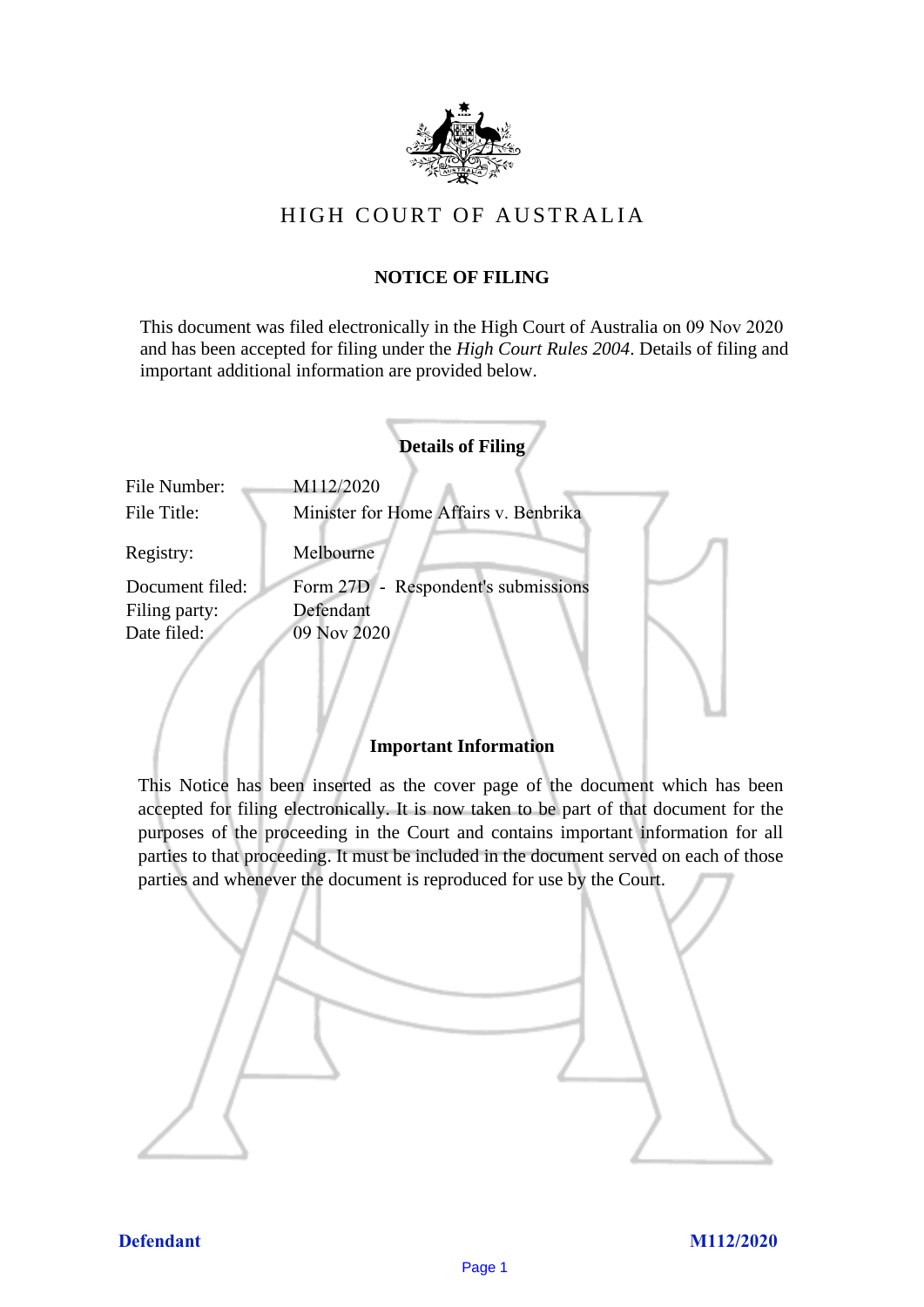# **IN THE HIGH COURT OF AUSTRALIA** IN THE HIGH COURT OF AUSTRALIA **MELBOURNE REGISTRY NO M 112 OF 2020** MELBOURNE REGISTRY NO M 112 OF 2020 IN THE RIGH COULT OF AUSTRALIA<br>
NELLOURNE REGISTRY<br>
METIWER'S:<br>
METIWER'S:<br>
ADD:<br>
ADD:<br>
ATTORNEY-GENERAL OF THE COMMONWEALTH<br>
METING AND:<br>
ATTORNEY-GENERAL OF THE COMMONWEALTH<br>
Interventer<br>
SUBMISSIONS OF THE RESPONDENT<br>
N

### **BETWEEN: MINISTER FOR HOME AFFAIRS** BETWEEN: MINISTER FOR HOME AFFAIRS

Applicant Applicant

**AND: ABDUL NACER BENBRIKA** AND: ABDUL NACER BENBRIKA

Respondent Respondent

### **ATTORNEY-GENERAL OF THE COMMONWEALTH** ATTORNEY-GENERAL OF THE COMMONWEALTH

Intervener Intervener

### **SUBMISSIONS OF THE RESPONDENT** SUBMISSIONS OF THE RESPONDENT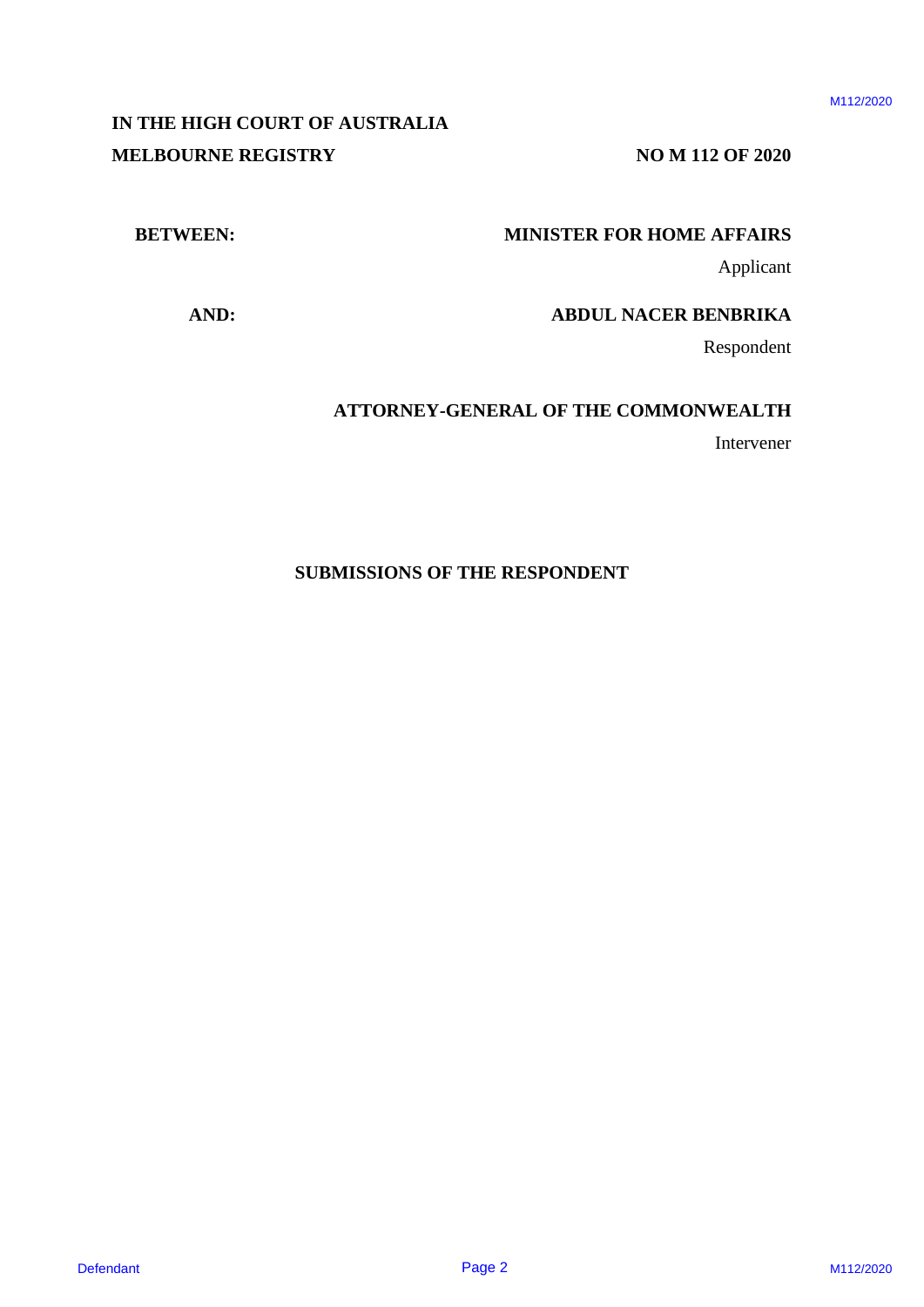### **PART I FORM OF SUBMISSIONS** PART <sup>I</sup> FORM OF SUBMISSIONS

1. These submissions are in a form suitable for publication on the internet.

### **PART II** ISSUES

- 2. On 4 September 2020, the applicant commenced proceedings in the Supreme Court of Victoria for a continuing detention order (**CDO**) in respect of the respondent under Victoria for <sup>a</sup> continuing detention order (CDO) in respect of the respondent under s 105A.7(1) of the *Criminal Code* (Cth) [CRB 1]. On 8 October 2020, Tinney J reserved a question in the proceeding for the consideration of the Court of Appeal pursuant to a question in the proceeding for the consideration of the Court of Appeal pursuant to s 17B(2) of the *Supreme Court Act 1986* (Vic) [CRB 81]. On the application of the Attorney-General of the Commonwealth under s 40(1) of the *Judiciary Act 1903* (Cth), Attorney-General of the Commonwealth under <sup>s</sup> 40(1) of the Judiciary Act 1903 (Cth), that question was removed into this Court on 2 November 2020 [**CRB 95**]. that question was removed into this Court on 2 November 2020 [CRB 95]. **PART 1 PORM OF SUITMISSIONS**<br>
1. These submissions are in a form satisfactor for publication on the internet<br>
PART II ISSUES<br>
2. On 5 Speedber, 2020, the supplicate commonod proceedings in the Superance Court of<br>
Victima
	- 3. The question reserved is as follows [**CRB 96**]: 3. The question reserved is as follows [CRB 96]:

Is all or any part of Division 105A of the *Criminal Code* (Cth) and, if so, which Is all or any part of Division 105A of the Criminal Code (Cth) and, if so, which part, invalid because the power to make a continuing detention order under part, invalid because the power to make <sup>a</sup> continuing detention order under section 105A.7 of the *Code* is not within the judicial power of the Commonwealth and has been conferred, inter alia, on the Supreme Court of Commonwealth and has been conferred, inter alia, on the Supreme Court of Victoria contrary to Chapter III of the Commonwealth Constitution? Victoria contrary to Chapter III of the Commonwealth Constitution?

# **PART III SECTION 78B NOTICE** PART III SECTION 78B NOTICE

4. The Attorney-General is to serve a notice by 4pm on 10 November 2020 [**CRB 96**]. 4. The Attorney-General is to serve a notice by 4pm on 10 November 2020 [CRB 96].

### 20 20 **PART IV JUDGMENT BELOW** PART IV JUDGMENT BELOW

5. There is no judgment below. 5. There is no judgment below.

### **PART V FACTS** PART V FACTS

- 6. On 15 September 2008, the respondent, an Australian citizen born on 17 February 1960, 6. On 15 September 2008, the respondent, an Australian citizen born on 17 February 1960, was convicted of having committed two offences between July 2004 and November was convicted of having committed two offences between July 2004 and November 2005,<sup>1</sup> namely, intentionally being a member of a terrorist organisation and intentionally directing the activities of a terrorist organisation, in both cases knowing that it was a directing the activities of a terrorist organisation, in both cases knowing that it was <sup>a</sup> terrorist organisation, contrary to ss 102.3(1) and 102.2(1) of the *Criminal Code* terrorist organisation, contrary to ss 102.3(1) and 102.2(1) of the Criminal Code respectively. Each is a "serious Part 5.3 offence" within s 105A.2 of the *Criminal Code*. respectively. Each is <sup>a</sup> "serious Part 5.3 offence" within <sup>s</sup> 105A.2 of the Criminal Code.
- 30 30 7. The respondent was sentenced to a total effective sentence of 15 years' imprisonment, 7. The respondent was sentenced to <sup>a</sup> total effective sentence of <sup>15</sup> years' imprisonment,

<sup>&</sup>lt;sup>1</sup> A conviction for a third offence was quashed: *Benbrika v The Queen* (2010) 29 VR 593.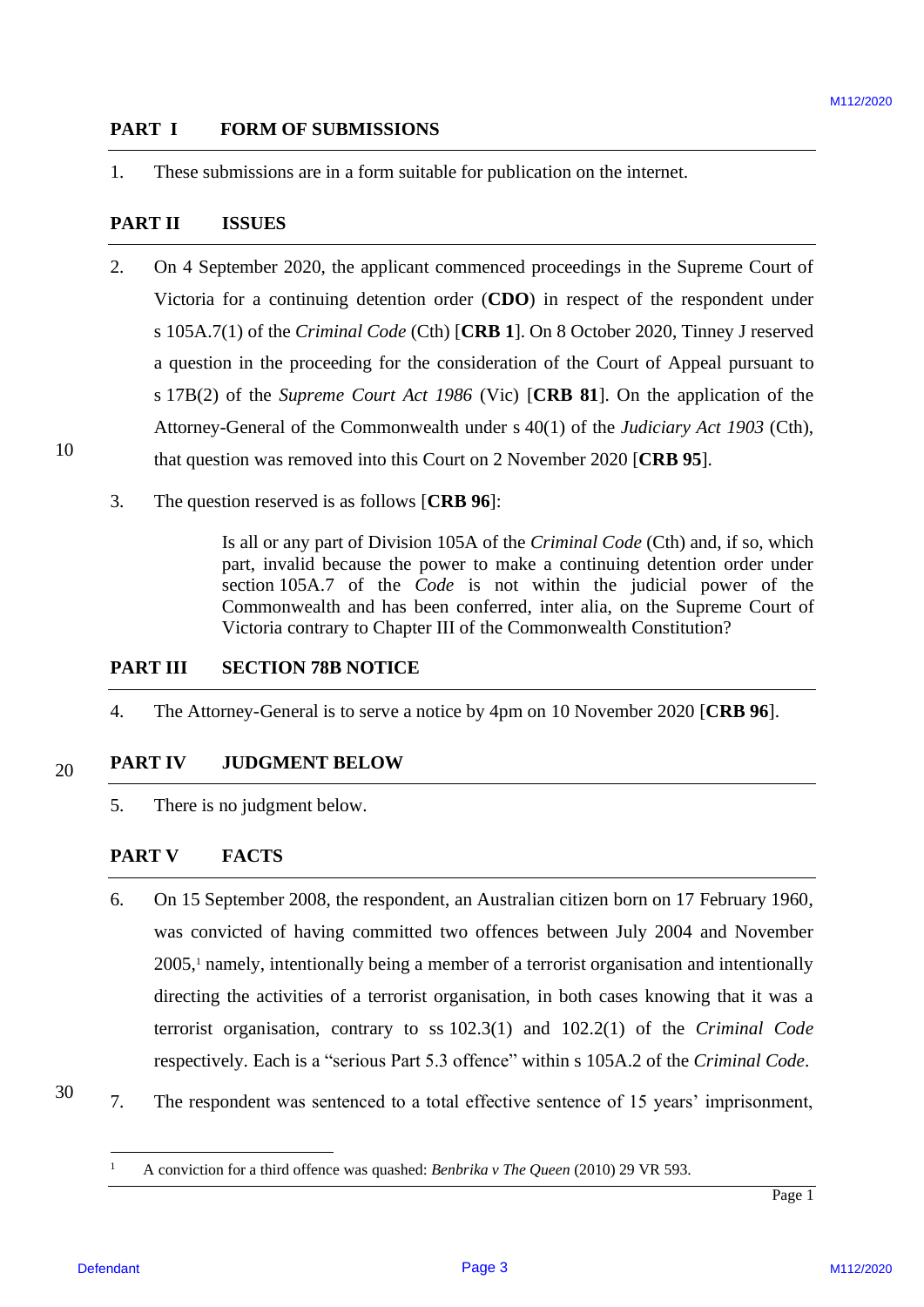with a non-parole period of 12 years. Parole was never granted. The respondent's sentence with anon-parole period of <sup>12</sup> years. Parole was never granted. The respondent's sentence was due to expire on 5 November 2020. Tinney J made an interim detention order was due to expire on <sup>5</sup> November 2020. Tinney J made an interim detention order pursuant to s 105A.9 on 27 October 2020 for a period of 28 days, with the result that the pursuant to <sup>s</sup> 105A.9 on 27 October 2020 for <sup>a</sup> period of 28 days, with the result that the respondent is due to be released on 2 December 2020 unless a further order is made. respondent is due to be released on 2 December 2020 unless <sup>a</sup> further order is made.

### **PART VI ARGUMENT** PART VI ARGUMENT

### **A. The scheme of Division 105A** The scheme of Division 105A

- 8. Division 105A of the *Criminal Code* establishes a scheme for the continuing detention of Division 105A of the Criminal Code establishes a scheme for the continuing detention of terrorist offenders. A CDO commits the offender to detention in prison while the order is terrorist offenders. A CDO commits the offender to detention in prison while the order is in force: s 105A.3(2). The Minister for Home Affairs may apply to the Supreme Court of in force: <sup>s</sup> 105A.3(2). The Minister for Home Affairs may apply to the Supreme Court of a State or Territory for a CDO pursuant to s 105A.5. a State or Territory for <sup>a</sup> CDO pursuant to <sup>s</sup> 105A.5.
- 9. Section 105A.3(1) provides that a person may only be subject to a CDO if he or she: Section 105A.3(1) provides that <sup>a</sup> person may only be subject to a CDO if he or she: (a) has been convicted of one of the offences set out in s  $105A.3(1)(a)$ , being, generally, terrorism related offences committed in Australia or elsewhere; (b) is detained in custody terrorism related offences committed in Australia or elsewhere; (b) is detained in custody and serving a sentence for such an offence, has been continuously in custody since being and serving <sup>a</sup> sentence for such an offence, has been continuously in custody since being convicted of such an offence, or is subject to a continuing or interim detention order; and convicted of such an offence, or is subject to <sup>a</sup> continuing or interim detention order; and (c) if in custody serving a sentence, will be at least 18 years old upon its expiry. (c) if in custody serving <sup>a</sup> sentence, will be at least <sup>18</sup> years old upon its expiry.
- 10. The Supreme Court may make a CDO under s 105A.7(1) if it is satisfied: (a) to a high degree of probability, on the basis of admissible evidence, that the offender poses an degree of probability, on the basis of admissible evidence, that the offender poses an unacceptable risk of committing a serious Part 5.3 offence in Australia or elsewhere if unacceptable risk of committing <sup>a</sup> serious Part 5.3 offence in Australia or elsewhere if released into the community; and (b) that there is no less restrictive measure that would be effective in preventing the unacceptable risk. In determining whether there is an be effective in preventing the unacceptable risk. In determining whether there is an unacceptable risk, the Court is to have regard to the matters in s 105A.8(1), including: the unacceptable risk, the Court is to have regard to the matters in <sup>s</sup> 105A.8(1), including: the safety and protection of the community; any report received from a relevant expert under safety and protection of the community; any report received from <sup>a</sup> relevant expert under s 105A.6; any report relating to how the offender might be managed in the community; <sup>s</sup> 105A.6; any report relating to how the offender might be managed in the community; any treatment or rehabilitation programs in which the offender has participated; and the any treatment or rehabilitation programs in which the offender has participated; and the offender's history of committing any of the offences referred to in s 105A.3(1)(a). offender's history of committing any of the offences referred to in <sup>s</sup> 105A.3(1)(a). with a non-panole period of 12 years. Panole was never gravied. The respondent's surface was due to explore the Society of 1200. There is the content of the state of the system of the system of the system of the system of 10.
	- 11. A CDO may not be made for a period longer than 3 years and the Court must be satisfied A CDO may not be made for <sup>a</sup> period longer than <sup>3</sup> years and the Court must be satisfied that the period during which the order is in force is reasonably necessary to prevent the that the period during which the order is in force is reasonably necessary to prevent the unacceptable risk: s 105A.7(5). Multiple consecutive orders of up to 3 years each may be unacceptable risk: <sup>s</sup> 105A.7(5). Multiple consecutive orders of up to <sup>3</sup> years each may be made in relation to the same offender: s 105A.7(6). made in relation to the same offender: <sup>s</sup> 105A.7(6). 11.
	- 12. There is an appeal, as of right within 28 days or with leave thereafter, from a decision to There is an appeal, as of right within 28 days or with leave thereafter, from <sup>a</sup> decision to 12.

10 10

20 20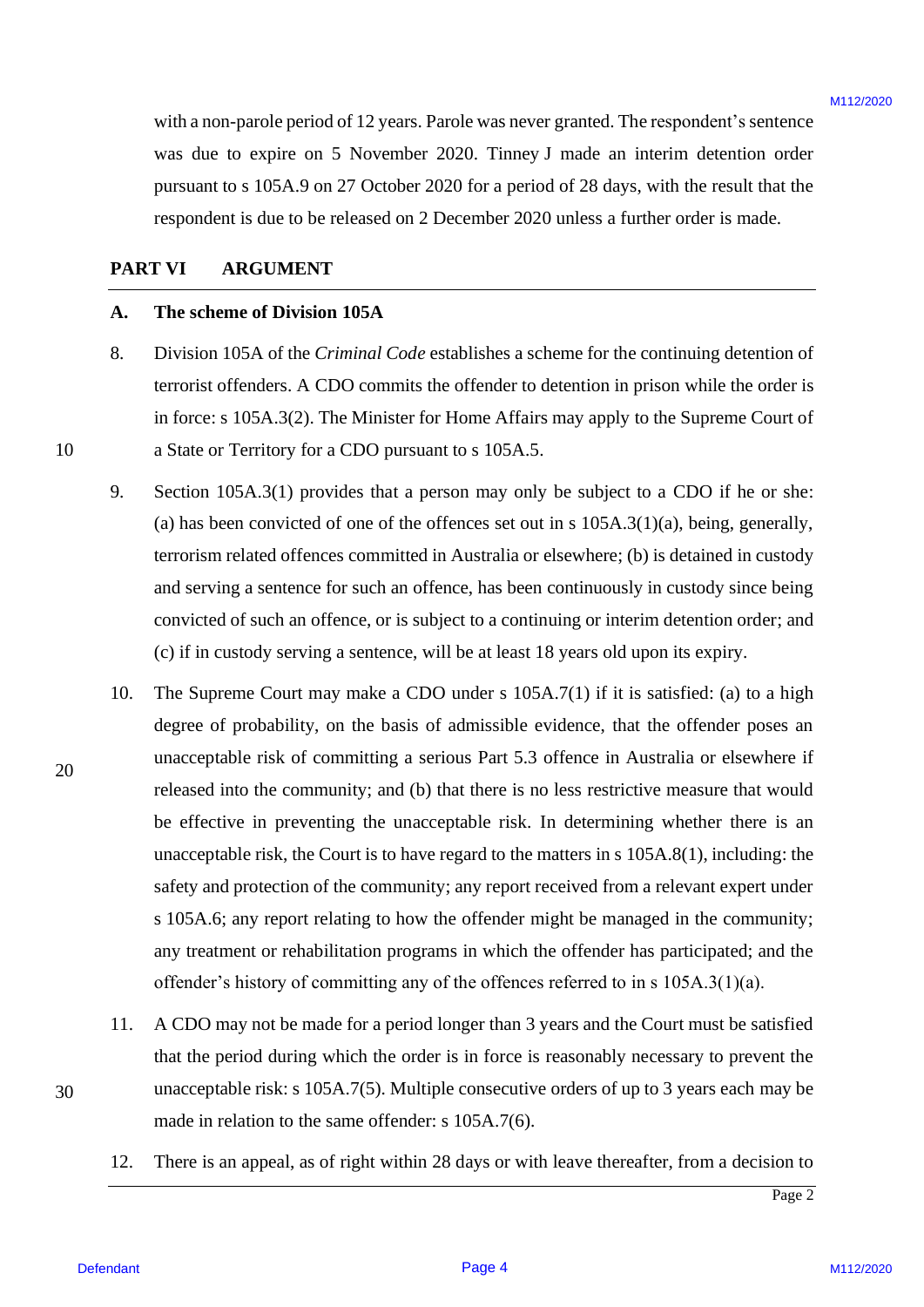make a CDO: s 105A.17. Further, a CDO must be reviewed by the Court annually on make a CDO: <sup>s</sup> 105A.17. Further, <sup>a</sup> CDO must be reviewed by the Court annually on application of the Minister: s 105A.10. If no application is made, the order ceases to be application of the Minister: <sup>s</sup> 105A.10. If no application is made, the order ceases to be in force at the end of the relevant 12 month period. The Court may also review a CDO on in force at the end of the relevant <sup>12</sup> month period. The Court may also review <sup>a</sup> CDO on application by the offender in limited circumstances: s 105A.11. application by the offender in limited circumstances: <sup>s</sup> 105A.11.

### **B. The judicial power of the Commonwealth** The judicial power of the Commonwealth

- 13. The Supreme Court of Victoria is a "court of a State" capable of being invested with The Supreme Court of Victoria is a "court of <sup>a</sup> State" capable of being invested with federal jurisdiction under s 77(iii) of the Constitution. The Commonwealth Parliament federal jurisdiction under <sup>s</sup> 77(iii) of the Constitution. The Commonwealth Parliament can confer upon it authority to exercise the judicial power of the Commonwealth, and non-judicial power incidental to the grant of such judicial power.<sup>2</sup> Save for such incidental powers, the Commonwealth Parliament cannot confer power on the Supreme Court that powers, the Commonwealth Parliament cannot confer power on the Supreme Court that is not the judicial power of the Commonwealth. is not the judicial power of the Commonwealth. rmix a CIMEs a USA.17, Further, a CIM must be reviewed by the Court aroundly on<br>application of the Minister s 1005. All 20 or proplication is under, the other cases to be<br>nother cases of the Minister s 1005.<br>All 2020 or t 13.
	- 14. This directs attention to the content of the judicial power of the Commonwealth. While it This directs attention to the content of the judicial power of the Commonwealth. While it is a concept which cannot be exhaustively defined, no decision of this Court has held that is <sup>a</sup> concept which cannot be exhaustively defined, no decision of this Court has held that the judicial power of the Commonwealth includes a power to imprison a person pre-the judicial power of the Commonwealth includes <sup>a</sup> power to imprison <sup>a</sup> person preemptively for what he or she is likely to do in the future. The Court should not so hold in emptively for what he or she is likely to do in the future. The Court should not so hold in this case.<sup>3</sup> 14.
	- 15. What this Court clearly held in *Lim* is that, subject to certain exceptions, "the involuntary What this Court clearly held in Lim is that, subject to certain exceptions, "the involuntary detention of a citizen in custody by the State is penal or punitive in character and, under detention of a citizen in custody by the State is penal or punitive in character and, under our system of government, exists only as an incident of the exclusively judicial function of adjudging and punishing criminal guilt".<sup>4</sup> This Court has reaffirmed that principle on numerous occasions.<sup>5</sup> numerous occasions.° 15.

10 10

<sup>&</sup>lt;sup>2</sup> See R v Kirby; Ex parte Boilermakers' Society of Australia (1956) 94 CLR 254 (Boilermakers) at 269-270 (Dixon CJ, McTiernan, Fullagar and Kitto JJ); *R v Murphy* (1985) 158 CLR 596 at 614 (the Court). (Dixon CJ, McTiernan, Fullagar and Kitto JJ); R v Murphy (1985) 158 CLR 596 at 614 (the Court).

 $3$  Later in these submissions at [52]-[64] we explain why the Commonwealth's reliance in its submissions filed in the Court of Appeal (**the Commonwealth's Submissions**) on *New South Wales*  submissions filed in the Court of Appeal (the Commonwealth's Submissions) on New South Wales *v Kable* (2013) 252 CLR 118 (*Kable [No 2]*) for a contrary view should be rejected.

<sup>&</sup>lt;sup>4</sup> Chu Kheng Lim v Minister for Immigration, Local Government and Ethnic Affairs (1992) 176 CLR 1 (Lim) at 27 (Brennan, Deane and Dawson JJ). See also Plaintiff M68/2015 v Minister for Immigration and Border Protection (2016) 257 CLR 42 (*Plaintiff M68*) at [401] (Gordon J).

<sup>5</sup> See *Behrooz v Secretary, Department of Immigration and Multicultural and Indigenous Affairs* (2004) 219 See Behrooz v Secretary, Department ofImmigration and Multicultural and Indigenous Affairs (2004) 219 CLR 486 (*Behrooz*) at [20] (Gleeson CJ), [121] (Kirby J); *Re Woolley; Ex parte Applicants M276/2003* CLR 486 (Behrooz) at [20] (Gleeson CJ), [121] (Kirby J); Re Woolley; Ex parte Applicants M276/2003 (2004) 225 CLR 1 (*Re Woolley*) at [14], [16]-[17] (Gleeson CJ), [182] per Kirby J; *Vasiljkovic v*  (2004) 225 CLR 1(Re Woolley) at [14], [16]-[17] (Gleeson CJ), [182] per Kirby J; Vasiljkovic v

<sup>30</sup> 30 Commonwealth (2006) 227 CLR 614 (Vasiljkovic) at [37] (Gleeson CJ), [84] (Gummow and Hayne JJ), [193] (Kirby J); *North Australian Aboriginal Justice Agency Ltd v Northern Territory* (2015) 256 CLR 569 [193] (Kirby J); North Australian Aboriginal Justice Agency Ltd v Northern Territory(2015) 256 CLR 569 (NAAJA) at [37] (French CJ, Kiefel and Bell JJ), [94] (Gageler J), [236] (Nettle and Gordon JJ); Plaintiff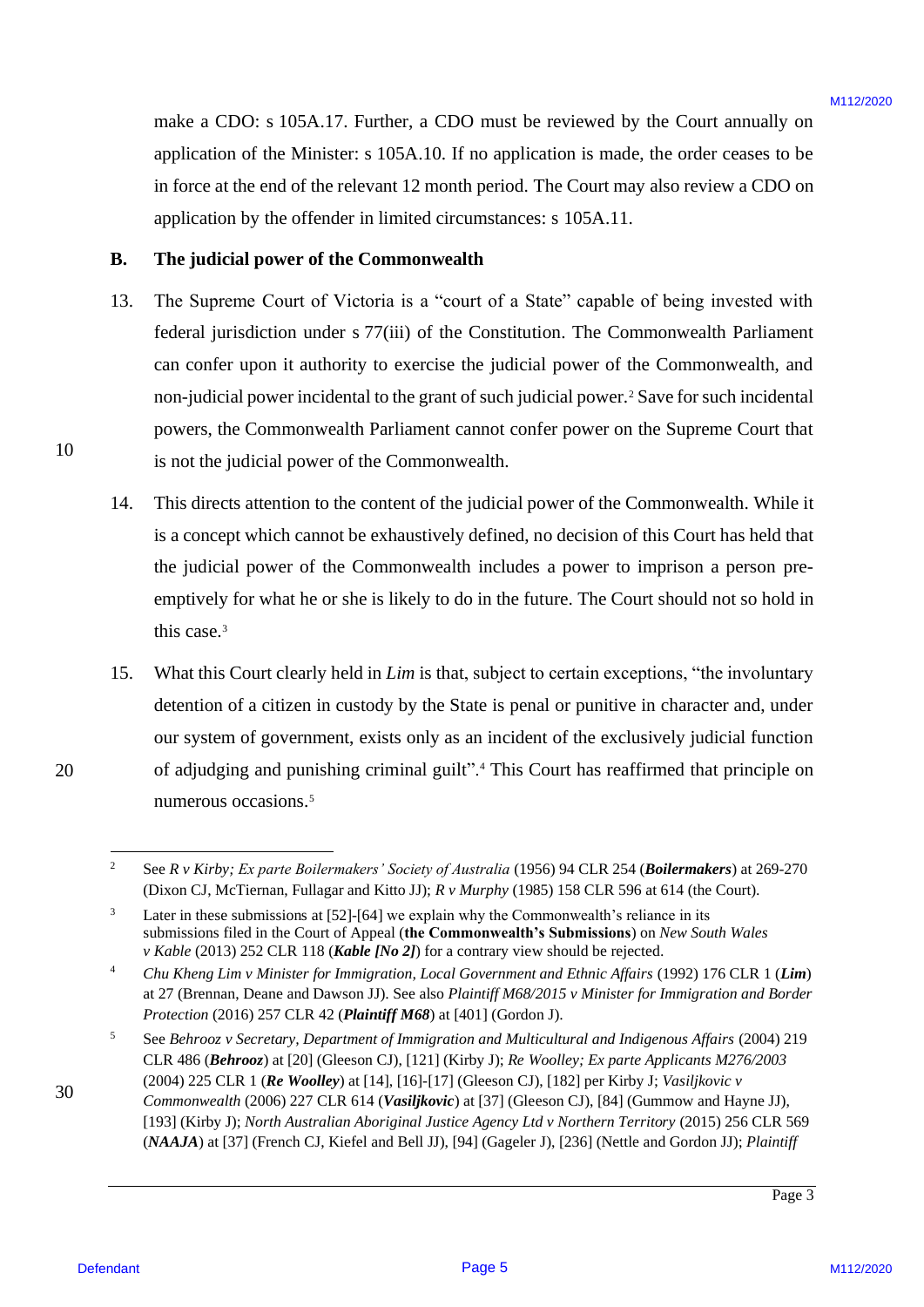- 16. Since *Lim*, this Court has made clear that there are a number of situations in which the Since Lim, this Court has made clear that there are a number of situations in which the executive can permissibly detain a person (including a citizen) against his or her will. In charting the boundaries of permissible executive detention, this Court has considered it critical to identify the purpose for which the person is detained. That is because generally critical to identify the purpose for which the person is detained. That is because generally speaking, detention by the executive will not involve an exercise of the judicial power of speaking, detention by the executive will not involve an exercise of the judicial power of the Commonwealth, and will not be invalid on this account, if the detention is shown to be for a legitimate non-punitive purpose.<sup>6</sup> 16.
- 17. This line of authority is concerned, however, with the power of the **executive** to detain consistently with the separation of powers. These cases do not directly bear upon the consistently with the separation of powers. These cases do not directly bear upon the question when the Commonwealth Parliament can empower a **Ch III court** to order the question when the Commonwealth Parliament can empower <sup>a</sup> Ch III court to order the imprisonment of a person. imprisonment of <sup>a</sup> person. 17.
- 18. In fact, none of this Court's cases about Commonwealth legislation has concerned whether the Commonwealth may empower a Ch III court to order the imprisonment of a whether the Commonwealth may empower <sup>a</sup> Ch III court to order the imprisonment of a person otherwise than as a consequence of a finding of criminal guilt. The Court has person otherwise than as a consequence of <sup>a</sup> finding of criminal guilt. The Court has addressed preventative powers of that kind: (a) in the context of State laws; <sup>7</sup> and (b) in addressed preventative powers of that kind: (a) in the context of State laws;' and (b) in the context of Commonwealth legislation authorising restraints on liberty less than the context of Commonwealth legislation authorising restraints on liberty less than imprisonment,<sup>8</sup> and we will come to each of these contexts below. 18.
- 19. But so far as Ch III courts are concerned, the position remains as stated in *Lim*: detention But so far as Ch III courts are concerned, the position remains as stated in Lim: detention in the custody of the State by reason of a court order "exists **only** as an incident of the in the custody of the State by reason of <sup>a</sup> court order "exists only as an incident of the exclusively judicial function of adjudging and punishing criminal guilt". <sup>9</sup> To uphold the exclusively judicial function of adjudging and punishing criminal guilt".° To uphold the validity of s 105A.7 of the *Criminal Code*, this Court must clearly hold, for the first time, validity of <sup>s</sup> 105A.7 of the Criminal Code, this Court must clearly hold, for the first time, that detention in prison in the custody of the State exists as a part of the judicial power of that detention in prison in the custody of the State exists as <sup>a</sup> part of the judicial power of the Commonwealth not only as an incident of adjudging and punishing criminal guilt for the Commonwealth not only as an incident of adjudging and punishing criminal guilt for acts done, but also for acts that have not yet been done and may never be done. For the acts done, but also for acts that have not yet been done and may never be done. For the 16. Since *Line*, this Count has roads clear that there are a manther of situations, in which the exertainties of each contrine controlled a climate of the original and the original of the original particular original par 19.
- <sup>7</sup> For example, *Fardon v Attorney-General for the State of Queensland* (2004) 223 CLR 575 (*Fardon*). For example, Fardon v Attorney-Generalfor the State of Queensland(2004) 223 CLR 575 (Fardon).
	- <sup>8</sup> For example, *Thomas v Mowbray* (2007) 233 CLR 307 (*Thomas*). For example, Thomas v Mowbray (2007) 233 CLR 307 (Thomas).
	- <sup>9</sup> *Lim* (1992) 176 CLR 1 at 27 (Brennan, Deane and Dawson JJ) (emphasis added).

10 10

M68 (2016) 257 CLR 42 at [40] (French CJ, Kiefel and Nettle JJ); *Falzon v Minister for Immigration and* Border Protection (2018) 262 CLR 333 (Falzon) at [16] (Kiefel CJ, Bell, Keane and Edelman JJ); Vella v Commissioner of Police (NSW) (2019) 93 ALJR 1236 (Vella) at [152] (Gageler J; Gordon J agreeing).

<sup>6</sup> See *Re Woolley* (2004) 225 CLR 1 at [60], [62] (McHugh J); *Vasiljkovic* (2006) 227 CLR 614 at [34] See Re Woolley (2004) 225 CLR 1 at [60], [62] (McHugh J); Vasiljkovic (2006) 227 CLR 614 at [34] (Gleeson CJ); *NAAJA* (2015) 256 CLR 569 at [36]-[38] (French CJ, Kiefel and Bell JJ), [53], [98]-[103], (Gleeson CJ); NAAJA (2015) 256 CLR 569 at [36]-[38] (French CJ, Kiefel and Bell JJ), [53], [98]-[103], [128]-[129] (Gageler J), [145] (Keane J), [235]-[237] (Nettle and Gordon JJ); *Plaintiff M96A/2016 v*  [128]-[129] (Gageler J), [145] (Keane J), [235]-[237] (Nettle and Gordon JJ); Plaintiff M96A/2016 v Commonwealth (2017) 261 CLR 582 at [21] (Kiefel CJ, Bell, Keane, Nettle, Gordon and Edelman JJ); *Falzon* (2018) 262 CLR 333 at [19], [24]-[31] (Kiefel CJ, Bell, Keane and Edelman JJ), [96] (Nettle J). Falzon (2018) 262 CLR 333 at [19], [24]-[31] (Kiefel CJ, Bell, Keane and Edelman JJ), [96] (Nettle J).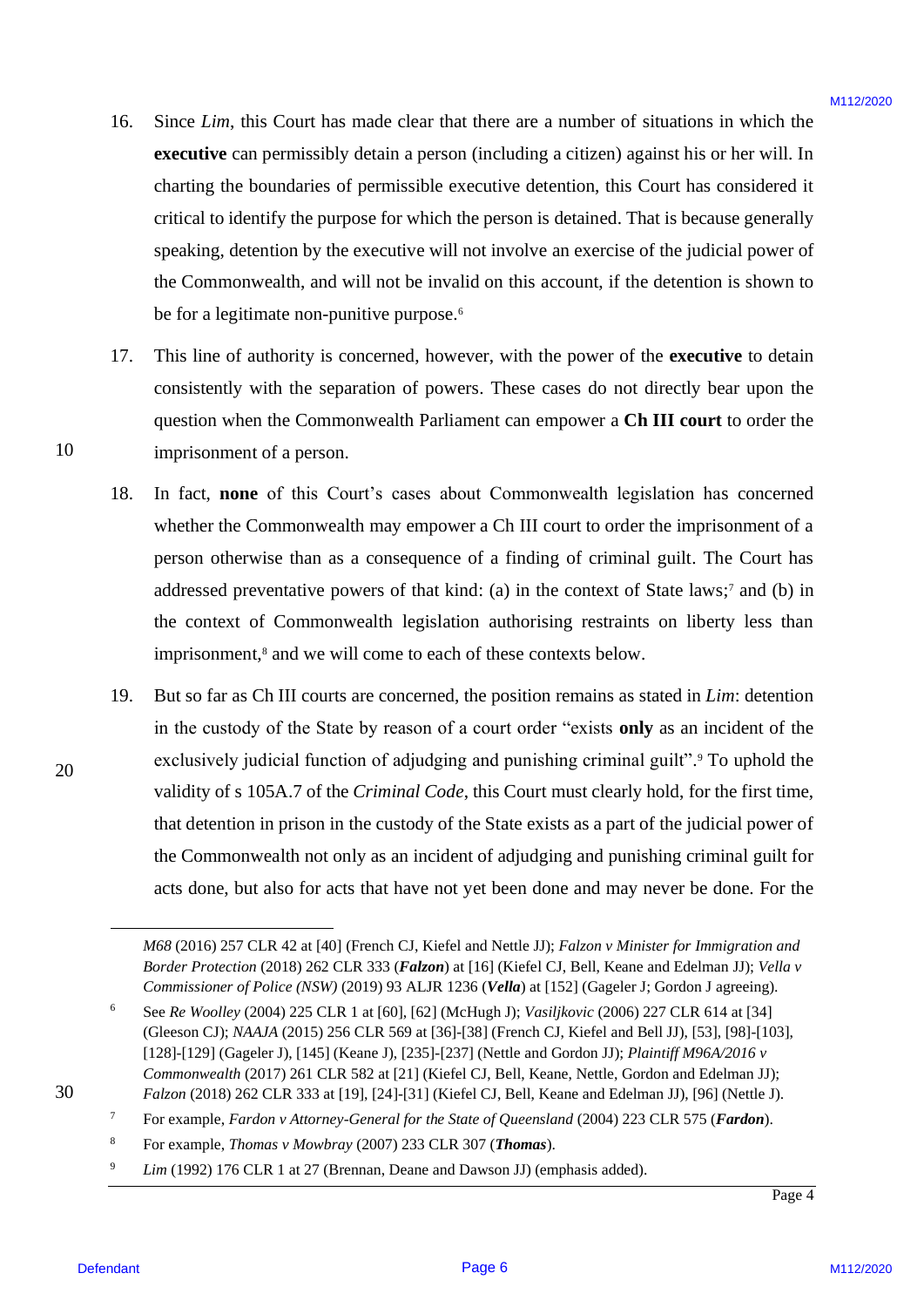following reasons, the Court should not reach that conclusion, and should instead adhere following reasons, the Court should not reach that conclusion, and should instead adhere to what was stated in *Lim*. to what was stated in Lim.

### **B.1 Principle** B.1 Principle

- 20. The power to make a CDO is removed from the traditional conception of the judicial The power to make a CDO is removed from the traditional conception of the judicial power of the Commonwealth in three respects. First, a CDO involves a determination not of existing rights and obligations having regard to past events, but the determination of of existing rights and obligations having regard to past events, but the determination of new rights and obligations. While not determinative, this is an indication that the power new rights and obligations. While not determinative, this is an indication that the power does not comprise the judicial power of the Commonwealth.<sup>10</sup> Second, as Lim recognised, detention by court order, generally and traditionally, depends upon and is imposed for an anterior finding of criminal guilt. Thus, while preventative interferences with or anterior finding of criminal guilt. Thus, while preventative interferences with or conditions on liberty may not be powers that are intrinsically non-judicial,<sup>11</sup> the power to continue to imprison a person after the person's sentence has expired is in a different category. Third, by reason of s 105A.10(4), a CDO lacks the conclusiveness that attends an exercise of the judicial power of the Commonwealth. <sup>12</sup> Whether a CDO remains an exercise of the judicial power of the Commonwealth.'? Whether <sup>a</sup> CDO remains binding depends in part on action, or inaction, by the executive: see s 105A.10(4).<sup>13</sup> Influencing reasons, the Causti shundi nu reach-that conclusion, and shootd instead as<br>the value of the CMC interaction of the page 1911-18/2020<br>
B. The proper to reade a CDO is represent from the traditional correspond o 20.
	- 21. The respondent submits that there is no warrant no "special and compelling feature"<sup>14</sup> of the power  $-$  to justify the inclusion of this power in the judicial power of the Commonwealth. Commonwealth. 21.
- 22. Protective vs punitive. The Commonwealth's Submissions before removal into this Court argued, presumably in reliance on s 105A.1, that the power to make a CDO is argued, presumably in reliance on <sup>s</sup> 105A.1, that the power to make a CDO is "protective", rather than "punitive", and that *Lim* does not prevent a Ch III court ordering the imprisonment of a person for a non-punitive purpose.<sup>15</sup> The Court should not accept such a submission as a proper basis for concluding that s 105A.7 confers the judicial

10 10

<sup>10</sup> *Precision Data Holdings Ltd v Wills* (1991) 173 CLR 167 at 188-189 (the Court). Precision Data Holdings Ltd v Wills (1991) 173 CLR 167 at 188-189 (the Court).

<sup>11</sup> *Thomas* (2007) 233 CLR 307 at [15]-[17] (Gleeson CJ); *Vella* (2019) 93 ALJR 1236 at [149]-[150], [159] Thomas (2007) 233 CLR 307 at [15]-[17] (Gleeson CJ); Vella (2019) 93 ALJR 1236 at [149]-[150], [159] (Gageler J). (Gageler J).

<sup>12</sup> *R v Trade Practices Tribunal; Ex parte Tasmanian Breweries Pty Ltd* (1970) 123 CLR 361 at 374. <sup>R</sup> v Trade Practices Tribunal; Ex parte Tasmanian Breweries Pty Ltd (1970) 123 CLR 361 at 374.

<sup>13</sup> While there was periodic review of the orders in *Fardon*, there was no equivalent to s 105A.10(4). While there was periodic review of the orders in Fardon, there was no equivalent to s 105A.10(4).

<sup>14</sup> *R v Trade Practices Tribunal; Ex parte Tasmanian Breweries Pty Ltd* (1970) 123 CLR 361 at 374-375 <sup>R</sup> v Trade Practices Tribunal; Ex parte Tasmanian Breweries Pty Ltd (1970) 123 CLR 361 at 374-375 (Kitto J); *South Australia v Totani* (2010) 242 CLR 1 at [227] (Hayne); *Vella* (2019) 93 ALJR 1236 at [171] (Gageler J); *Palmer v Ayres* (2017) 259 CLR 478 at [72] (Gageler J). [171] (Gageler J); Palmer v Ayres (2017) 259 CLR 478 at [72] (Gageler J).

<sup>&</sup>lt;sup>15</sup> We observe that the "protective" purpose contended for is to be understood in the context of the width and extra-territoriality of serious Part 5.3 offences, which are offences that may or may not be width and extra-territoriality of serious Part 5.3 offences, which are offences that may or may not be committed in Australia and concern harm that likewise may or may not occur in Australia. committed in Australia and concern harm that likewise may or may not occur in Australia.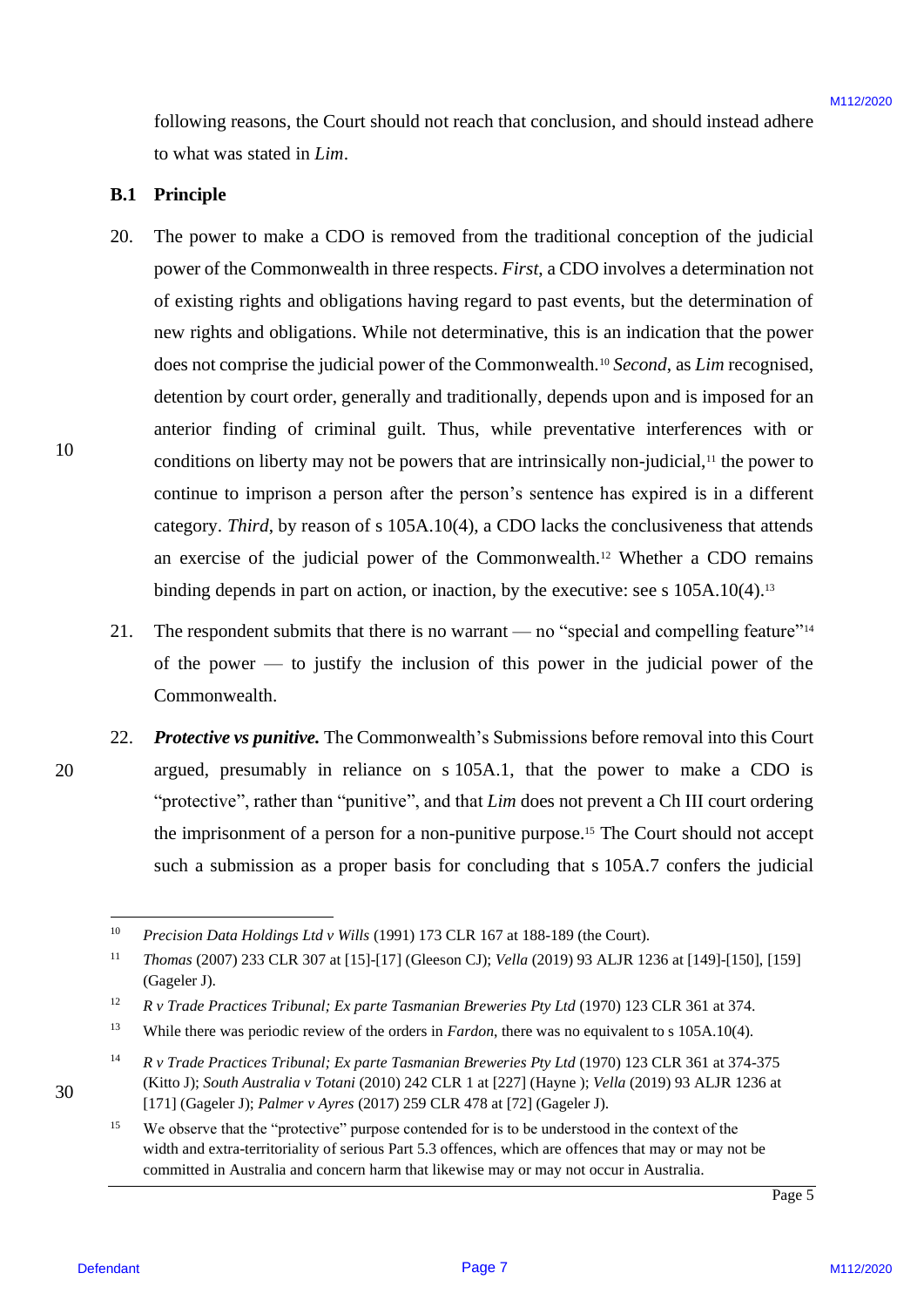power of the Commonwealth. power of the Commonwealth.

- 23. *First*, the "exceptional cases" identified in *Lim* and acknowledged in subsequent cases 23. First, the "exceptional cases" identified in Lim and acknowledged in subsequent cases should not be understood as constituting one global qualification in respect of any should not be understood as constituting one global qualification in respect of any detention by court order with a non-penal or non-punitive purpose. Such an understanding detention by court order with <sup>a</sup> non-penal or non-punitive purpose. Such an understanding could not be reconciled with observations that the exceptions in *Lim* do not fall within clearly defined categories.<sup>16</sup> It would overlook the fact that the acceptance of those exceptions has often turned on analysis of particular historical analogies or precedents,<sup>17</sup> and it would serve ultimately to elevate the distinction between punitive and protective and it would serve ultimately to elevate the distinction between punitive and protective action that has rightly been considered unsatisfactory, <sup>18</sup> as to which see [28] below. action that has rightly been considered unsatisfactory,'\* as to which see [28] below. prove of the Commensculin.<br>
23. *Disc*, the "exceptional nume" identified in *FIB* and acknowledged in sature<br>provident cases. Some that the sature interest of any denoted by controller to the method of the computation of
	- 24. *Second,* assuming for argument's sake that the power conferred by s 105A.7 is Second, assuming for argument's sake that the power conferred by <sup>s</sup> 105A.7 is "protective", at the federal level, that would usually stamp the power as executive and non-judicial in nature. 19 non-judicial in nature.'° 24.
		- 25. *Third*, if the distinction between punishment and protection is thought useful, then s 105A.7 should be regarded as having a penal or punitive character. That is because <sup>s</sup> 105A.7 should be regarded as having <sup>a</sup> penal or punitive character. That is because (a) the fact of detention in prison is *prima facie* penal or punitive, and (b) there is no feature of the statutory regime to displace or nullify that characterisation. We draw feature of the statutory regime to displace or nullify that characterisation. We draw attention to particular features of the statutory regime that **reinforce** that characterisation attention to particular features of the statutory regime that reinforce that characterisation at [31] below. at [31] below. 25.
- 26. The first proposition that detention is *prima facie* penal or punitive is reflected in Lim. It explains why the joint judgment acknowledged that, as a "general proposition",<sup>20</sup> the involuntary detention of a person in custody by the State is penal or punitive in the involuntary detention of <sup>a</sup> person in custody by the State is penal or punitive in character. That is correct as a general proposition because, absent cogent reasons to stamp character. That is correct as <sup>a</sup> general proposition because, absent cogent reasons to stamp the detention with some other character, the very fact of detention will establish that it is the detention with some other character, the very fact of detention will establish that it is penal or punitive. As Gleeson CJ said in *Behrooz*, "[i]n the case of a citizen, what is penal or punitive. As Gleeson CJ said in Behrooz, "[i]n the case of <sup>a</sup> citizen, what is punitive in nature about involuntary detention (subject to a number of exceptions) is the punitive in nature about involuntary detention (subject to <sup>a</sup> number of exceptions) is the 26.

Page 6

10 10

<sup>16</sup> *Kruger v Commonwealth* (1997) 190 CLR 1 at 109-111 (Gaudron J); *Vasiljkovic* (2006) 227 CLR Kruger v Commonwealth (1997) 190 CLR | at 109-111 (Gaudron J); Vasiljkovic (2006) 227 CLR 514 at [37] (Gleeson CJ). 514 at [37] (Gleeson CJ).

<sup>17</sup> See, eg, *Vasiljkovic* (2006) 227 CLR 614 at [108]-[109] (Gummow and Hayne JJ). See, eg, Vasiljkovic (2006) 227 CLR 614 at [108]-[109] (Gummow and Hayne JJ).

<sup>18</sup> See *Al-Kateb v Godwin* (2004) 219 CLR 555 (*Al-Kateb*) at [135]-[137] (Gummow J); *Fardon* See Al-Kateb <sup>v</sup> Godwin (2004) 219 CLR 555 (Al-Kateb) at [135]-[137] (Gummow J); Fardon (2004) 223 CLR 575 at [20] (Geelson CJ), [196]-[197] (Hayne J); *Totani* (2010) 242 CLR 1 at [472] (2004) <sup>223</sup> CLR <sup>575</sup> at [20] (Geelson CJ), [196]-[197] (Hayne J); Totani (2010) <sup>242</sup> CLR1at [472] (Kiefel J). (Kiefel J).

<sup>19</sup> See *Thomas* (2007) 233 CLR 307 at [504] (Hayne J); *Vella* (2019) 93 ALJR 1236 at [203] (Gordon J). See Thomas (2007) 233 CLR 307 at [504] (Hayne J); Vella(2019) 93 ALJR 1236 at [203] (Gordon J).

 $20$  *Lim* (1992) 176 CLR 1 at 28 (Brennan, Deane and Dawson JJ); *NAAJA* (2015) 256 CLR 569 at [37] (French CJ, Kiefel and Bell JJ); *Plaintiff M68* (2016) 257 CLR 42 at [40] (French CJ, Kiefel and Nettle JJ). 20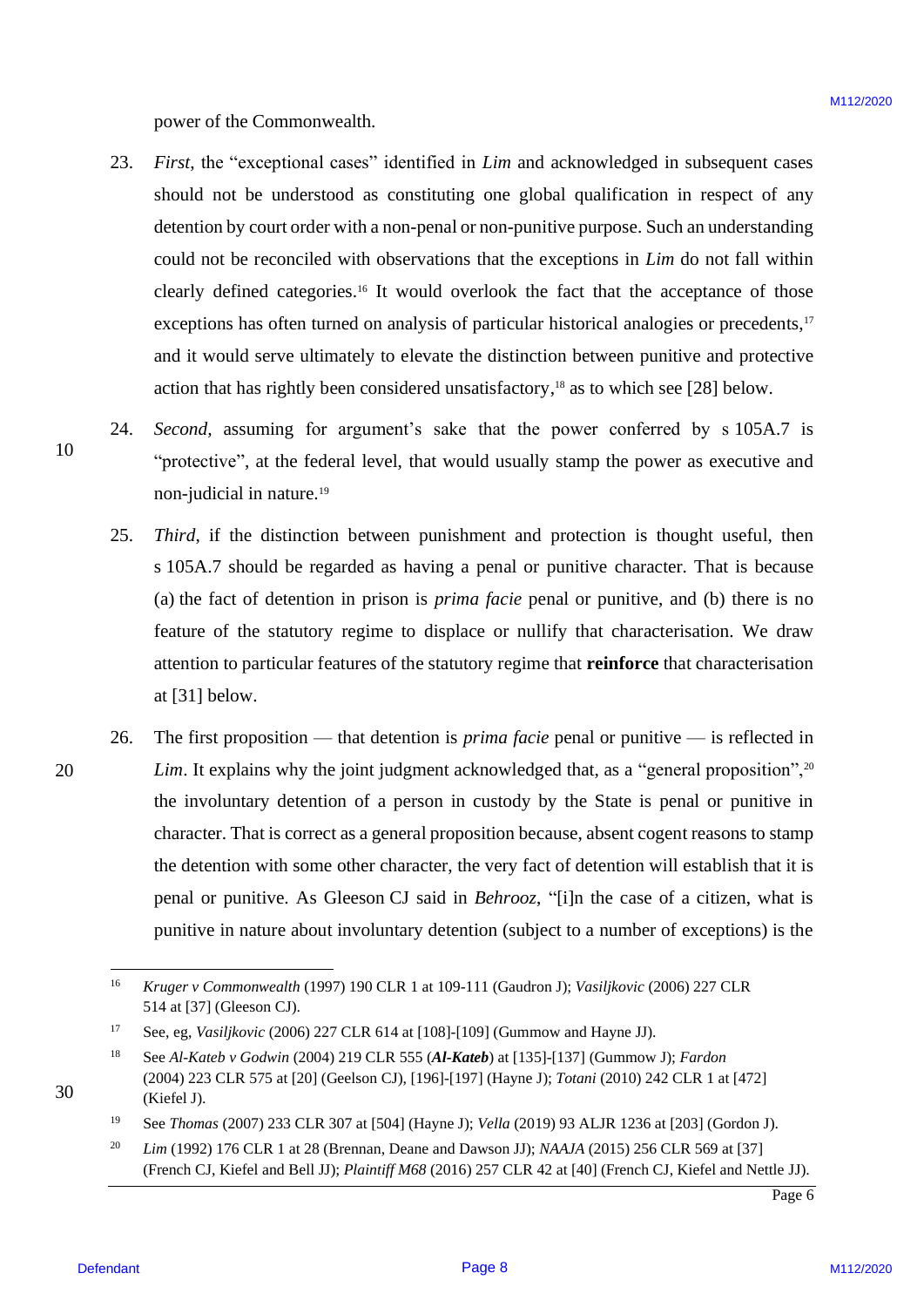deprivation of liberty involved",<sup>21</sup> and as Gageler J said in *NAAJA*, "any form of detention is penal or punitive unless justified as otherwise": its "default characterisation" is penal is penal or punitive unless justified as otherwise": its "default characterisation" is penal or punitive.<sup>22</sup>

27. Approaching the question of characterisation on the basis that detention is *prima facie* Approaching the question of characterisation on the basis that detention 1s prima faciepenal or punitive is correct as a matter of principle. It is appropriately calibrated to the penal or punitive is correct as a matter of principle. It is appropriately calibrated to the viewpoint of the individual whose liberty has been infringed. As Edelman J noted in viewpoint of the individual whose liberty has been infringed. As Edelman <sup>J</sup> noted in *Minogue v Victoria*: 23 Minogue v Victoria: 27.

> [H L A] Hart once observed that a prisoner who was told that his sentence was [H L A] Hart once observed that a prisoner who was told that his sentence was extended as a measure of social protection rather than punishment "might think extended as a measure of social protection rather than punishment "might think he was being tormented by a barren piece of conceptualism – though he might he was being tormented by <sup>a</sup> barren piece of conceptualism — though he might not express himself in that way". not express himself in that way".

To proceed in this manner is not at all to propound an individual right to liberty that is To proceed in this manner is not at all to propound an individual right to liberty that is entitled to constitutional protection. Rather, it acknowledges and reflects that a rationale of the separation of powers was to appropriately safeguard individual liberty.<sup>24</sup> It is consistent with that rationale, and with a substance over form approach, to recognise that detention in prison is *prima facie* penal or punitive whatever the reason for imposing it.

28. Additionally, this approach acknowledges that the prevention of future harm is itself an Additionally, this approach acknowledges that the prevention of future harm is itself an aspect of punishment.<sup>25</sup> That is why the distinction between punishment and protection is — as five Justices recognised in *Rich v Australian Securities and Investments*  —as five Justices recognised in Rich v Australian Securities and Investments *Commission* a month after *Al-Kateb* and a month before *Fardon* — "[a]t best, … Commission a month after Al-Kateb and <sup>a</sup> month before Fardon —"{al]t best, ... elusive".<sup>26</sup> As Edelman J explained in *Minogue*, "[o]nce it is recognised that punishment embraces a number of purposes, including prevention, 'the claim that a measure is deprivation of likery involved<sup>1</sup>,<sup>2</sup> and as Cageler J said in MALA, "sary farm of determining in equal of penaltiple eigens positive delay specifies of the penaltiple of penaltiple eigens of the method of the penaltiple 28.

20 20

 $21$  (2004) 219 CLR 486 at [20]-[21] (Gleeson CJ). 21

 $22$  (2015) 256 CLR 569 at [98]. 22

<sup>23</sup> (2019) 93 ALJR 1031 (*Minogue*) at [47]. (2019) <sup>93</sup> ALIR 1031 (Minogue) at [47]. 23

<sup>24</sup> See *R v Quinn; Ex parte Consolidated Food Corporation* (1977) 138 CLR 1 at 11 (Jacobs J); *Wilson v*  See R v Quinn; Ex parte Consolidated Food Corporation (1977) 138 CLR 1at <sup>11</sup> (Jacobs J); Wilson v *Minister for Aboriginal and Torres Strait Islander Affairs* (1996) 189 CLR 1 at 11 (Brennan CJ, Dawson, Ministerfor Aboriginal and Torres Strait Islander Affairs (1996) <sup>189</sup> CLR 1 at <sup>11</sup> (Brennan CJ, Dawson, Toohey, McHugh and Gummow JJ); *Magaming v The Queen* (2013) 252 CLR 381 at [63]-[67] (Gageler J); Toohey, McHugh and Gummow JJ); Magaming v The Queen (2013) 252 CLR 381 at [63]-[67] (Gageler J); *NAAJA* (2015) 256 CLR 569 at [94] (Gageler J); *Plaintiff M68* (2016) 257 CLR 42 at [97] (Bell J); *Vella* NAAJA (2015) 256 CLR 569 at [94] (Gageler J); Plaintiff M68 (2016) 257 CLR 42 at [97] (Bell J); Vella(2019) 93 ALJR 1236 at [140]-[142], [190] (Gageler J). (2019) 93 ALJR 1236 at [140]-[142], [190] (Gageler J).  $24$ 

<sup>25</sup> See *Fardon* (2004) 223 CLR 575 at [81]-[88] (Gummow J), [196] (Hayne J); *Al-Kateb* (2004) 219 CLR 61 See Fardon (2004) 223 CLR 575 at [81]-[88] (Gummow J), [196] (Hayne J); Al-Kateb (2004) 219 CLR 61 at [137]-[138] (Gummow J); *Totani* (2010) 242 CLR 1 at [208]-[210] (Hayne J), [472] (Kiefel J); *Minogue* (2019) 93 ALJR 1031 at [47] (Edelman J). (2019) 93 ALJR 1031 at [47] (Edelman J). 25

<sup>&</sup>lt;sup>26</sup> (2004) 220 CLR 129 at [32] (Gleeson CJ, Gummow, Hayne, Callinan and Heydon JJ); see also at [41]-[42] (McHugh J); *Behrooz* (2004) 219 CLR 486 at [171] (Hayne J); *Re Woolley* (2004) 225 CLR 1 at [227] (McHugh J); Behrooz (2004) 219 CLR 486 at [171] (Hayne J); Re Woolley (2004) 225 CLR 1 at [227] (Hayne J). (Hayne J). 26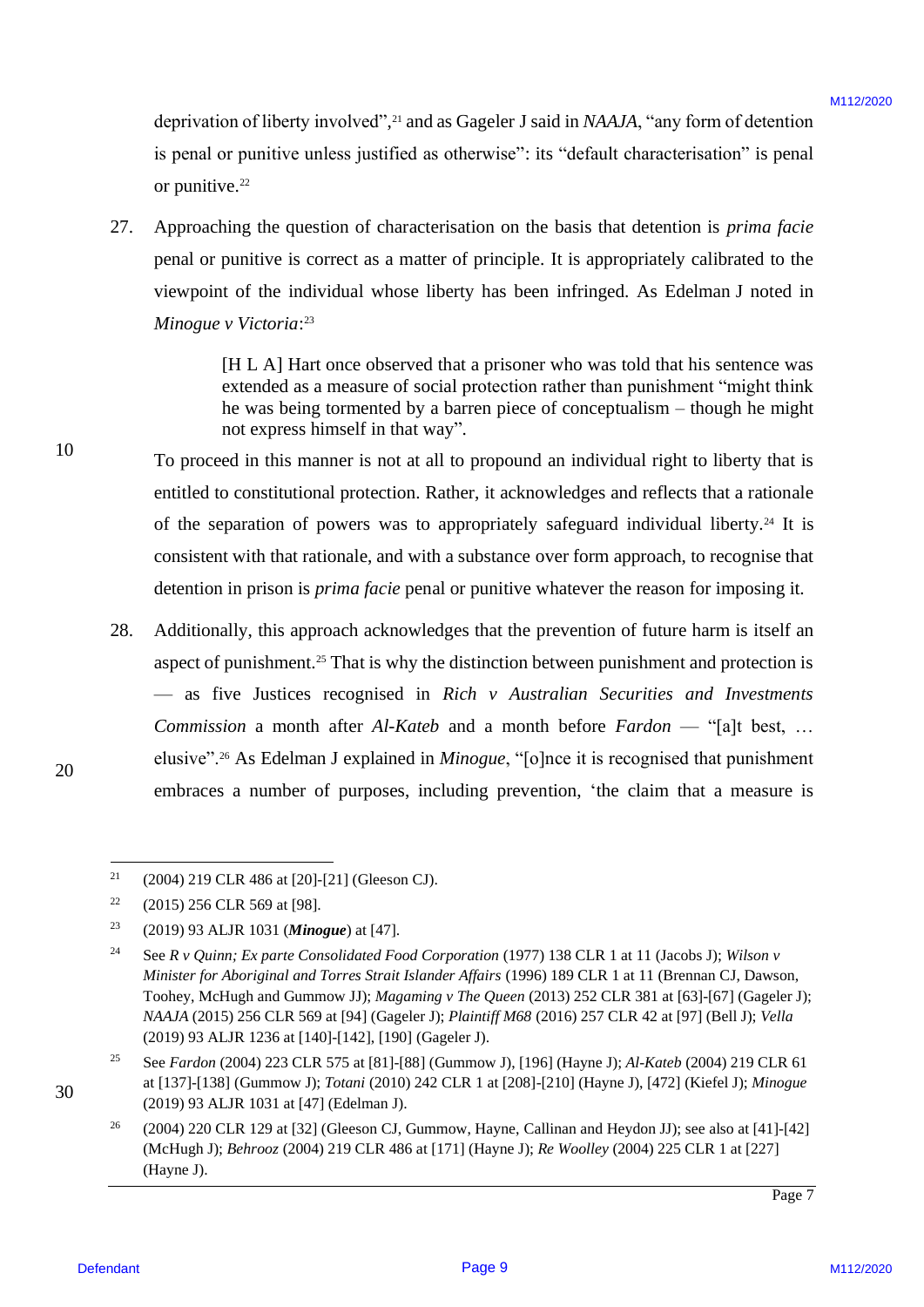primarily preventive does not necessarily take it outside the realm of punishment".<sup>27</sup> And as Brennan, Deane, Toohey and Gaudron JJ observed in Witham v Holloway:<sup>28</sup>

> nothing is achieved by describing some proceedings as "punitive" and others as nothing is achieved by describing some proceedings as "punitive" and others as "remedial or coercive". Punishment is punishment, whether it is imposed in "remedial or coercive". Punishment is punishment, whether it is imposed in vindication or for remedial or coercive purposes. And there can be no doubt that vindication or for remedial or coercive purposes. And there can be no doubt that imprisonment and the imposition of fines, the usual sanctions for contempt, imprisonment and the imposition of fines, the usual sanctions for contempt, constitute punishment. constitute punishment.

- 29. This approach is in keeping with this Court's openness to dual characterisation whenever This approach is in keeping with this Court's openness to dual characterisation whenever questions of characterisation arise in federal constitutional law. To conclude that the questions of characterisation arise in federal constitutional law. To conclude that the detention is protective should not preclude its punitive nature. detention is protective should not preclude its punitive nature. 29.
- 30. Finally, in the present context, the distinction between punishment and protection is a Finally, in the present context, the distinction between punishment and protection is <sup>a</sup> false dichotomy, because an underlying purpose of Pt 5.3 of the *Criminal Code*, and the false dichotomy, because an underlying purpose of Pt 5.3 of the Criminal Code, and the offence provisions set out in that Part, is both punishment and protection. offence provisions set out in that Part, is both punishment and protection. 30.
- 31. In light of the above, the power conferred by s 105A.7 cannot avoid characterisation as In light of the above, the power conferred by <sup>s</sup> 105A.7 cannot avoid characterisation as penal or punitive. *First*, a CDO results in detention which, for the reasons given, is *prima*  penal or punitive. First, <sup>a</sup> CDO results in detention which, for the reasons given, is prima *facie* penal or punitive. Continuing imprisonment is the substantive purpose and effect of the power.<sup>29</sup> *Second*, the place of that detention is in prison. That is no less the case even though the offender's treatment might, depending on the exigencies of the prison, be though the offender's treatment might, depending on the exigencies of the prison, be different from that of a person serving a custodial sentence therein: s 105A.4. Third, Div 105A operates to continue the duration of a person's existing period of detention Div 105A operates to continue the duration of a person's existing period of detention under a sentence, that being a precondition for the exercise of the power to make a CDO. under a sentence, that being a precondition for the exercise of the power to make <sup>a</sup> CDO. That sentence was imposed as punishment, and the continuation of that sentence cannot That sentence was imposed as punishment, and the continuation of that sentence cannot be detached from that purpose. If Div 105A had an overriding protective purpose free be detached from that purpose. If Div 105A had an overriding protective purpose free from **any** penal or punitive feature, one would expect the Parliament to permit a CDO to from any penal or punitive feature, one would expect the Parliament to permit <sup>a</sup> CDO to be made against a person who was not necessarily presently in detention. The comparison be made against aperson who was not necessarily presently in detention. The comparison to preventative detention orders that may be made under Div 105 in relation to a person to preventative detention orders that may be made under Div 105 in relation to a person not in custody is telling in that regard: those powers are markedly more limited. *Fourth*, not in custody is telling in that regard: those powers are markedly more limited. Fourth, Div 105A makes no provision for ongoing treatment or care of the terrorist offender so Div 105A makes no provision for ongoing treatment or care of the terrorist offender so as to bespeak an overwhelming concern with rehabilitation and ultimately protection. as to bespeak an overwhelming concern with rehabilitation and ultimately protection. *Fifth*, the duration of the continuing detention may prove to be indefinite because Fifth, the duration of the continuing detention may prove to be indefinite because primarily precentive does not necessarily is ke is easieds be read on particulated.<br>
B Bremann, Decay, and Gostellon II observed in Window 17dolon-2021<br>
moding is achieved by describing some proceeding as "particle". To i 31.

 $27$  (2019) 93 ALJR 1031 at [47]. 27

<sup>28</sup> (1995) 183 CLR 525 at 534. (1995) 183 CLR 525 at 534. 28

<sup>29</sup> *Lim* (1992) 176 CLR 1 at 27; *Re Woolley* (2004) 225 CLR 1 at [55] (McHugh J), [184] (Kirby J). Lim (1992) <sup>176</sup> CLR 1at 27; Re Woolley(2004) 225 CLR1 at [55] (McHugh J), [184] (Kirby J). 29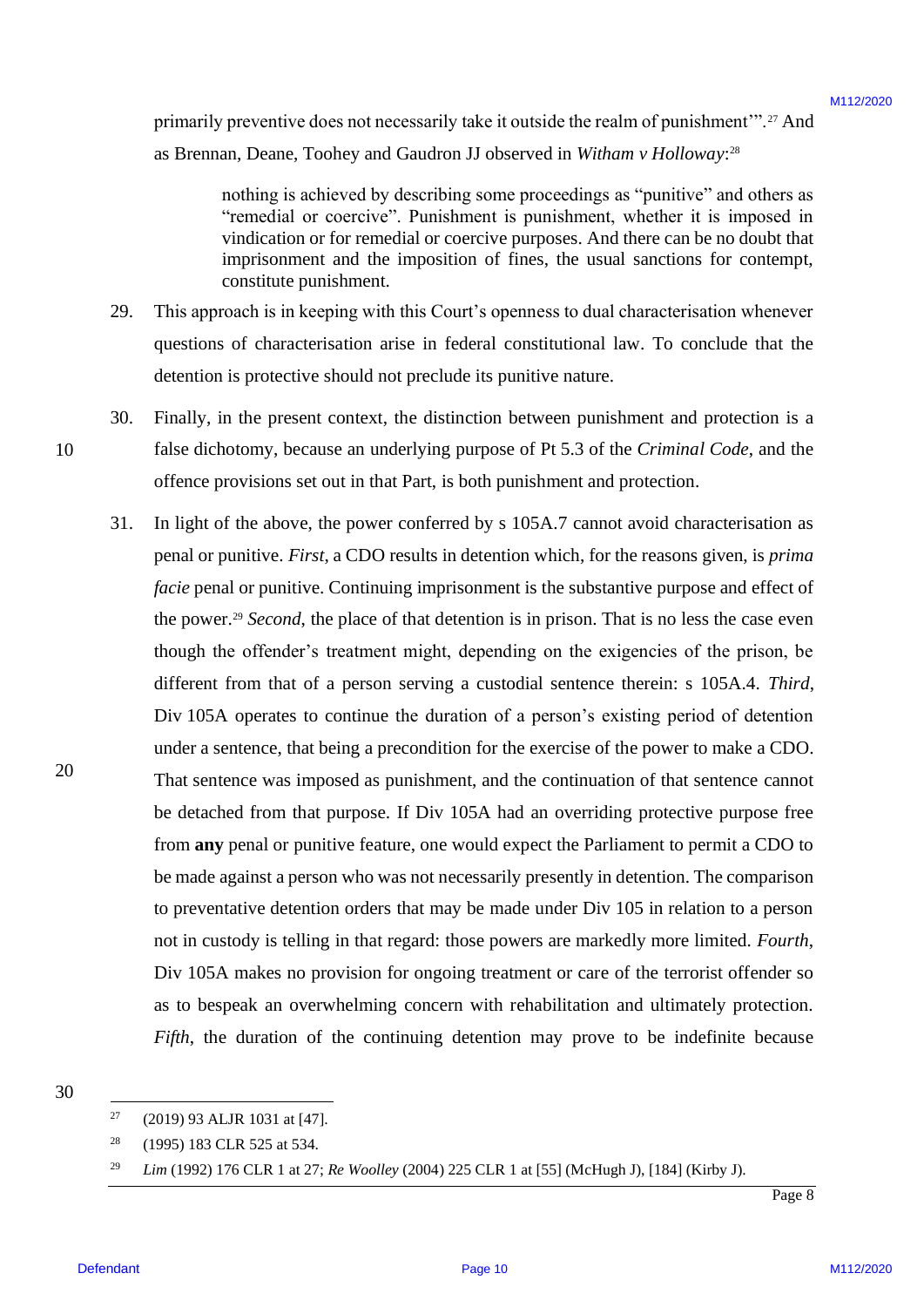successive CDOs may be made. successive CDOs may be made.

- 32. *Desirability*. The Commonwealth's Submissions below stated that there is good reason Desirability. The Commonwealth's Submissions below stated that there is good reason to empower courts to exercise the power to imprison citizens on a prospective or to empower courts to exercise the power to imprison citizens on <sup>a</sup> prospective or preventative basis, if such a power is to exist at all.<sup>30</sup> The respondent submits that such considerations do not properly inform Ch III analysis and, more particularly, do not considerations do not properly inform Ch III analysis and, more particularly, do not justify characterisation of the power to make a CDO as the judicial power of the justify characterisation of the power to make a CDO as the judicial power of the Commonwealth as whether the Commonwealth Parliament can authorise a Ch III court Commonwealth aswhether the Commonwealth Parliament can authorise <sup>a</sup> Ch III court to do something does not depend on whether or not it is thought desirable that that should to do something does not depend on whether or not it is thought desirable that that should occur. Re Wakim; Ex parte McNally illustrates this,<sup>31</sup> as does the reasoning of Gummow J in *Fardon* set out at [43]-[45] below. in Fardon set out at [43]-[45] below. 32.
- 10 10 33. Further, to judicialise a process that otherwise departs from fundamental principle Further, to judicialise a process that otherwise departs from fundamental principle because it is thought preferable for the judiciary to wield the power is self-defeating. It because it is thought preferable for the judiciary to wield the power is self-defeating. It blurs the boundaries of the separation of powers to the ultimate detriment of the individual blurs the boundaries of the separation of powers to the ultimate detriment of the individual liberty which that separation was designed to secure.<sup>32</sup> Callinan and Heydon JJ characterised the detention power in *Fardon* as "protective", but correctly cautioned that "[t]his is not to say however that this Court should not be vigilant in ensuring that the "[t]his is not to say however that this Court should not be vigilant in ensuring that the occasions for non-punitive detention are not abused or extended for illegitimate occasions for non-punitive detention are not abused or extended for illegitimate purposes".<sup>33</sup> To adapt and adopt an observation of Kennedy J in *Clinton v City of New* York, the fact that an accretion of power is voluntary, because it is thought desirable, does not make it innocuous.<sup>34</sup> states where CDNs may be made.<br>
32. Degreedries Steel conservated S. Submission below stated that there is good reasons to a may be conserved in the conserved in the proceed conserved in the second of the proceed in the m 33.

### **B.2 History** B.2 History

34. The fact that a power was consistently exercised by courts prior to federation can contribute to its characterisation as part of the judicial power of the Commonwealth.<sup>35</sup> It is partly on the basis of historical practice that: (a) a court order for the detention for is partly on the basis of historical practice that: (a) <sup>a</sup> court order for the detention for treatment of the mentally ill and those suffering from infectious disease; (b) committal treatment of the mentally ill and those suffering from infectious disease; (b) committal 34.

20 20

<sup>30</sup> See *Thomas* (2007) 233 CLR 307 at [17] (Gleeson CJ); cf [476] (Hayne J); *Vella* (2019) 93 ALJR 1246 at See Thomas (2007) 233 CLR 307 at [17] (Gleeson CJ); cf [476] (Hayne J); Vella (2019) 93 ALJR 1246 at [90] (Bell, Keane, Nettle and Edelman JJ), [158] (Gageler J). [90] (Bell, Keane, Nettle and Edelman JJ), [158] (Gageler J). 30

<sup>31</sup> (1999) 198 CLR 511 (*Re Wakim*); see, eg, at [2] (Gleeson CJ), [34] (McHugh J). (1999) 198 CLR 511 (Re Wakim); see, eg, at [2] (Gleeson CJ), [34] (McHugh J). 31

<sup>32</sup> See fn 24 above. See fn 24 above. 32

 $^{33}$  (2004) 223 CLR 575 at [217]. 33

<sup>34</sup> 524 US 417 at 452 (1998) 524 US 417 at 452 (1998) 34

<sup>35</sup> See *R v Davison* (1954) 90 CLR 353 at 382 (Kitto J); *Vasiljkovic* (2006) 227 CLR 614 at [113] (Gummow See <sup>R</sup> v Davison (1954) 90 CLR 353 at 382 (Kitto J); Vasiljkovic (2006) 227 CLR 614 at [113] (Gummow and Hayne JJ); *Palmer v Ayres* (2017) 259 CLR 478 at [37] (Kiefel, Keane, Nettle and Gordon JJ), [69], and Hayne JJ); Palmer v Ayres (2017) 259 CLR 478 at [37] (Kiefel, Keane, Nettle and Gordon JJ), [69], [73] (Gageler J); *Vella* (2019) 93 ALJR 1236 at [83] (Bell, Keane, Nettle and Edelman JJ). [73] (Gageler J); Vella (2019) 93 ALJR 1236 at [83] (Bell, Keane, Nettle and Edelman JJ). 35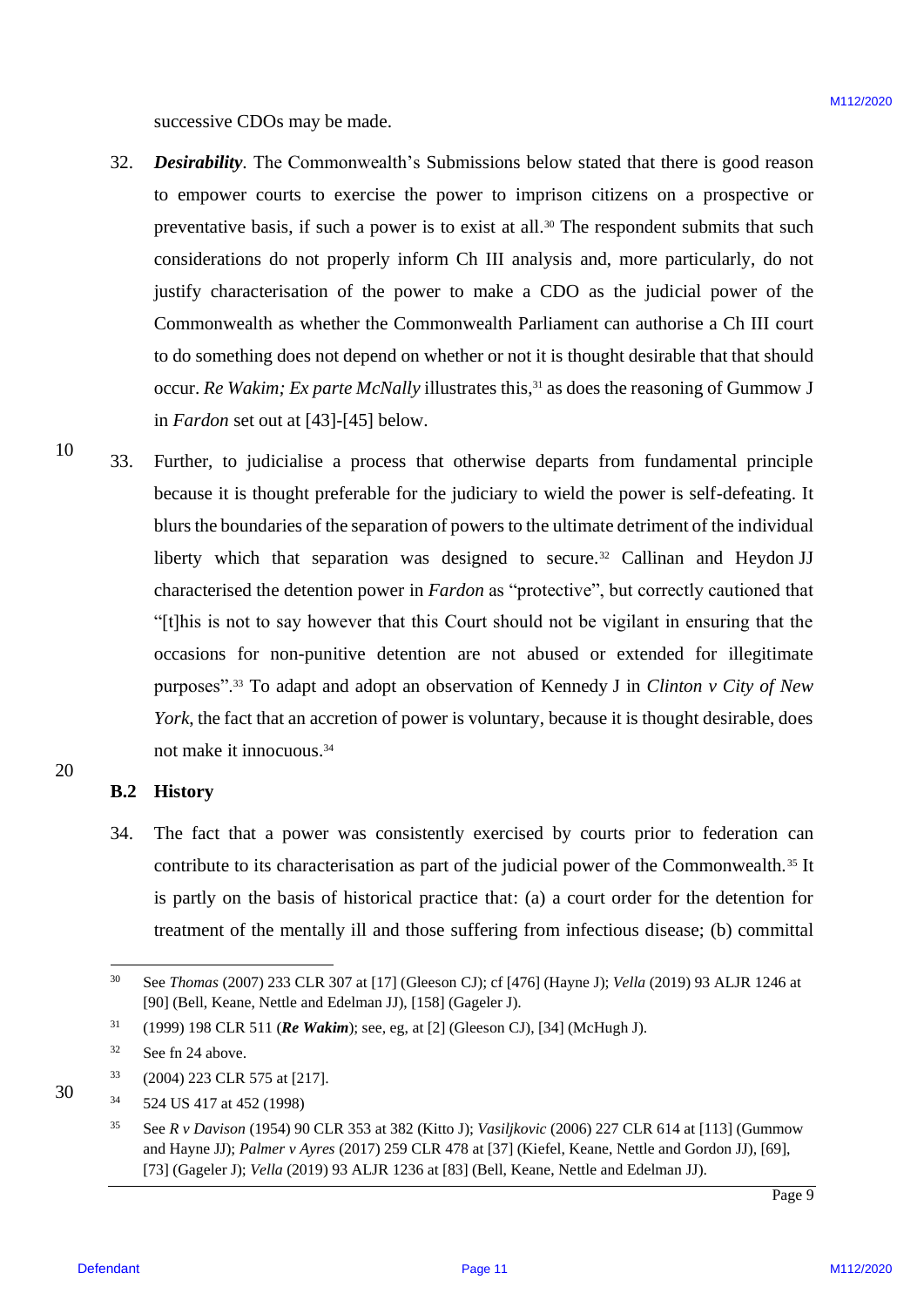pending trial; (c) binding over orders; and (d) apprehension for extradition can be justified pending trial; (c) binding over orders; and (d) apprehension for extradition can bejustified as part of the judicial power of the Commonwealth.<sup>36</sup> Such court orders have a substantial historical foundation, and it can readily be inferred that the framers of the Constitution historical foundation, and it can readily be inferred that the framers of the Constitution intended them to fall within the judicial power of the Commonwealth. intended them to fall within the judicial power of the Commonwealth.

35. By contrast, there is no pre-federation historical precedent for an order committing a 35. By contrast, there is no pre-federation historical precedent for an order committing <sup>a</sup> person to prison, for a significant period, for conduct he or she is likely to engage in person to prison, for <sup>a</sup> significant period, for conduct he or she is likely to engage in divorced from any finding of criminal guilt or mental impairment of any kind whatsoever. divorced from any finding of criminal guilt or mental impairment of any kind whatsoever. Thus, in so far as the exceptional cases identified in *Lim* have historical practice as a common thread, the power to make a CDO is a break from tradition and history, rather common thread, the power to make a CDO is a break from tradition and history, rather than steeped in it. than steeped in it. pendang trial; (c) binding over orders; and (d) approbants for extradition can be justified<br>as per of the justified power of the Commonwordh:<sup>2</sup> Stoch toront of the Commonwordh.<br>
Hoterical functions, and it can readily be

### 10 **B.3 Authority** B.3. Authority

- 36. While the issue raised in this case whether the Commonwealth can invest a Ch III 36. While the issue raised in this case whether the Commonwealth can invest a Ch III court with the power to order that a person be detained otherwise than for a finding of court with the power to order that a person be detained otherwise than for <sup>a</sup> finding of criminal guilt — has never been clearly determined by this Court members of the Court criminal guilt — has never been clearly determined by this Court members of the Court have considered it. Importantly, on four occasions, Gummow J said that a power like that have considered it. Importantly, on four occasions, Gummow J said that <sup>a</sup> power like that conferred by s 105A.7 would be beyond the Commonwealth Parliament's legislative conferred by <sup>s</sup> 105A.7 would be beyond the Commonwealth Parliament's legislative capacity to enact by reason of Ch III of the Constitution. capacity to enact by reason of Ch III of the Constitution.
- 37. *Kable*. Section 5(1) of the *Community Protection Act 1994* (NSW) (*CP Act*) empowered 37. Kable. Section 5(1) of the Community Protection Act 1994 (NSW) (CP Act) empowered the Supreme Court of New South Wales to make an order for the detention of Mr Kable the Supreme Court of New South Wales to make an order for the detention of Mr Kable in prison for a specified period if, among other things, it was satisfied on reasonable in prison for a specified period if, among other things, it was satisfied on reasonable grounds that he was more likely than not to commit a serious act of violence. Gummow J grounds that he was more likely than not to commita serious act of violence. Gummow <sup>J</sup> said emphatically that "the most significant" feature of the power to make an order under the *CP Act* was that:<sup>37</sup>

… whilst imprisonment pursuant to Supreme Court order is punitive in nature, ... whilst imprisonment pursuant to Supreme Court order is punitive in nature, it is not consequent upon any adjudgment by the Court of criminal guilt. Plainly, it is not consequent upon any adjudgment by the Court of criminal guilt. Plainly, in my view, such an authority could not be conferred by a law of the in my view, such an authority could not be conferred by <sup>a</sup> law of the Commonwealth upon this Court, any other federal court, or a State court Commonwealth upon this Court, any other federal court, or <sup>a</sup> State court exercising federal jurisdiction. Moreover, not only is such an authority non-exercising federal jurisdiction. Moreover, not only is such an authority nonjudicial in nature, it is repugnant to the judicial process in a fundamental degree. judicial in nature, it is repugnant to the judicial process in <sup>a</sup> fundamental degree.

38. The result was that the power under the *CP Act* could not be validly conferred on the 38. The result was that the power under the CP Act could not be validly conferred on the

30

20

<sup>37</sup> Kable v Director of Public Prosecutions (NSW) (1996) 189 CLR 51 (Kable) at 132.

<sup>36</sup> *Fardon* (2004) 223 CLR 575 at [83] (Gummow J); *Vasiljkovic* (2006) 227 CLR 614 at [107]-[109] <sup>36</sup> Fardon (2004) 223 CLR 575 at [83] (Gummow J); Vasiljkovic (2006) 227 CLR 614 at [107]-[109] (Gummow and Hayne JJ; Heydon J agreeing), [182]-[183] (Kirby J). (Gummow and Hayne JJ; Heydon J agreeing), [182]-[183] (Kirby J).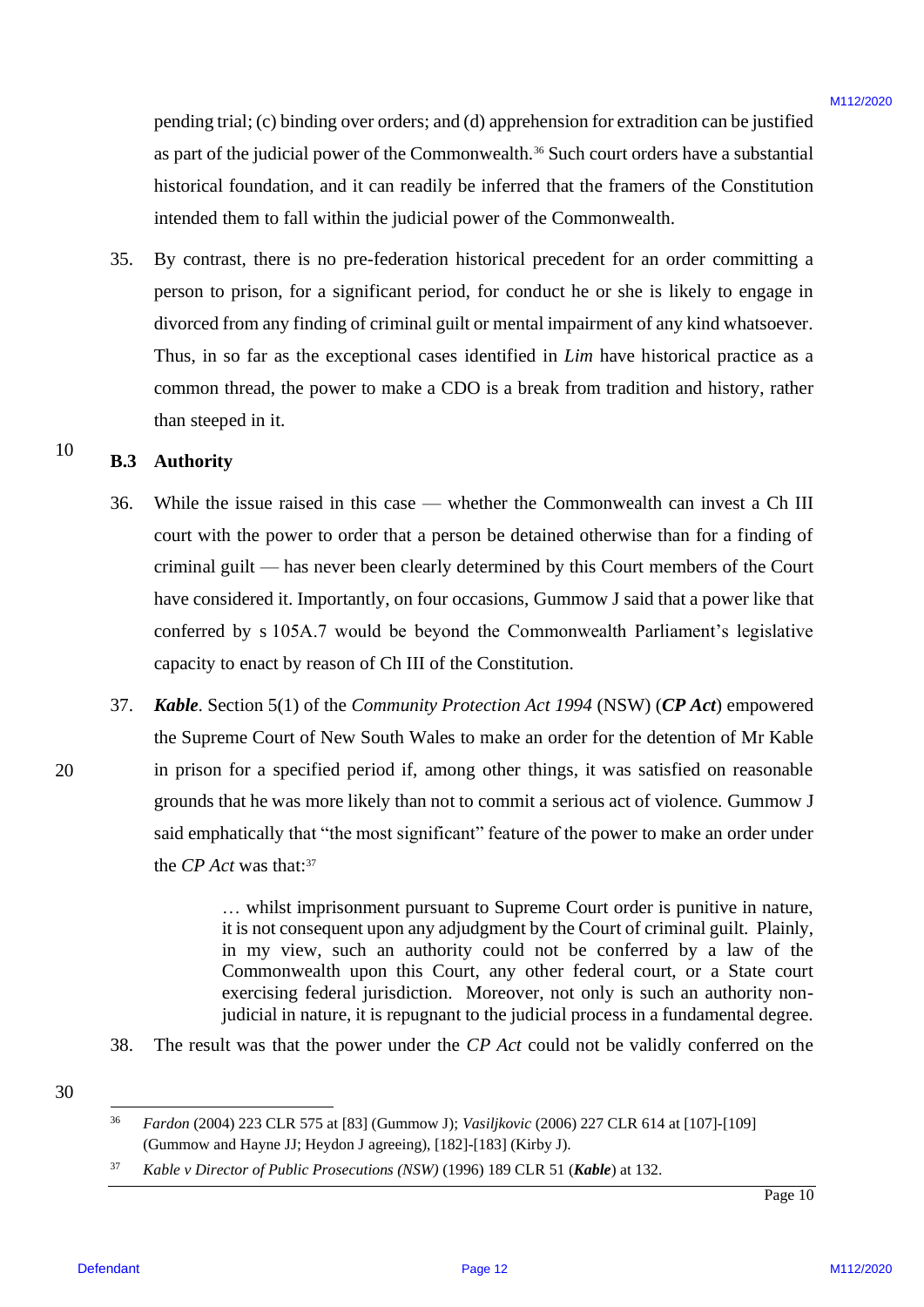Supreme Court. Gaudron J reasoned to the same conclusion albeit without specific Supreme Court. Gaudron J reasoned to the same conclusion albeit without specific reference to the judicial power of the Commonwealth. Her Honour said that to imprison reference to the judicial power of the Commonwealth. Her Honour said that to imprison a person based not on a breach of the law, but on an opinion as to his or her likelihood to a person based not on <sup>a</sup> breach of the law, but on an opinion as to his or her likelihood to breach the law is "the antithesis of the judicial process" and, critically, "not a power that breach the law is "the antithesis of the judicial process" and, critically, "not a power that is properly characterised as a judicial function, notwithstanding that it is purportedly conferred on a court and its exercise is conditioned in terms usually associated with the conferred on <sup>a</sup> court and its exercise is conditioned in terms usually associated with the judicial process".<sup>38</sup> We return to *Kable* in greater detail below.

39. *Nicholas*. At issue in *Nicholas v The Queen* was a federal provision that affected the rules 39. Nicholas. At issue in Nicholas v The Queen was <sup>a</sup> federal provision that affected the rules of evidence in prosecutions for a federal offence.<sup>39</sup> The central issue was whether the provision was an attempt by the Parliament to usurp or impermissibly interefere with the provision was an attempt by the Parliament to usurp or impermissibly interefere with the judicial power of the Commonwealth, and in that context Gummow J said:<sup>40</sup>

> The legislative powers of the Commonwealth do not extend to the making of a The legislative powers of the Commonwealth do not extend to the making of <sup>a</sup> law which authorises or requires a court exercising the judicial power to do so law which authorises or requires <sup>a</sup> court exercising the judicial power to do so in a manner which is inconsistent with its nature. Thus, a legislative direction in <sup>a</sup> manner which is inconsistent with its nature. Thus, <sup>a</sup> legislative direction requiring a court not to release a person held in unlawful custody is a direction requiring <sup>a</sup> court not to release <sup>a</sup> person held in unlawful custody is <sup>a</sup> direction as to the manner (and outcome) of the exercise of its jurisdiction and is an as to the manner (and outcome) of the exercise of its jurisdiction and is an impermisble intrusion into the exercise of the judicial power. Nor would a impermisble intrusion into the exercise of the judicial power. Nor would <sup>a</sup> legislative direction be valid if it required a court in exercise of the judicial legislative direction be valid if it required <sup>a</sup> court in exercise of the judicial power of the Commonwealth to order imprisonment, not on the basis that the power of the Commonwealth to order imprisonment, not on the basis that the persons in question had breached any criminal law, but upon an opinion formed persons in question had breached any criminal law, but upon an opinion formed by reference to material, not necessarily admissible in legal proceedings, that, by reference to material, not necessarily admissible in legal proceedings, that, on the balance of probabilities, they might breach such a law. on the balance of probabilities, they might breach such <sup>a</sup> law.

- 40. *Fardon*. *Fardon* concerned the validity of the *Dangerous Prisoners (Sexual Offenders)*  40. Fardon. Fardon concerned the validity of the Dangerous Prisoners (Sexual Offenders) *Act 2003* (Qld) (*Dangerous Prisoners Act*), which authorised the continuing detention of Act 2003 (Qld) (Dangerous Prisoners Act), which authorised the continuing detention of a person convicted of a serious sexual offence where he or she was considered "a serious a person convicted of <sup>a</sup> serious sexual offence where he or she was considered "a serious danger to the community" because there was an "unacceptable risk" the person would danger to the community" because there was an "unacceptable risk" the person would commit a serious sexual offence if released. The issue was whether this conferred a power commit <sup>a</sup> serious sexual offence if released. The issue was whether this conferred apower on the Supreme Court of Queensland that was incompatible with its institutional integrity as a State court capable of being invested with federal jurisdiction contrary to the principle as a State court capable of being invested with federal jurisdiction contrary to the principle in *Kable*. in Kable. Supreme Court, Chanton J reaccurate to the same conclusion after stational specific<br>reference for the photoid power of the Commonwealth. Here However and that to improve the properties<br>a present burstlet of the forest con
	- 41. The issue was not whether it conferred the judicial power of the Commonwealth, because The issue was not whether it conferred the judicial power of the Commonwealth, because the power in question was conferred under a State Act. Critical to the majority's the power in question was conferred under a State Act. Critical to the majority's 41.
- 30 30

10 10

20 20

<sup>40</sup> *Nicholas* (1998) 193 CLR 173 at [146]. Nicholas (1998) 193 CLR 173 at [146].40

<sup>38</sup> (1996) 189 CLR 51 at 106-107. See also *NAAJA* (2015) 256 CLR 569 at [125] (Gageler J). (1996) 189 CLR 51 at 106-107. See also NAAJA (2015) 256 CLR 569 at [125] (Gageler J). 38

<sup>39</sup> (1998) 193 CLR 173 (*Nicholas*). (1998) 193 CLR 173 (Nicholas). 39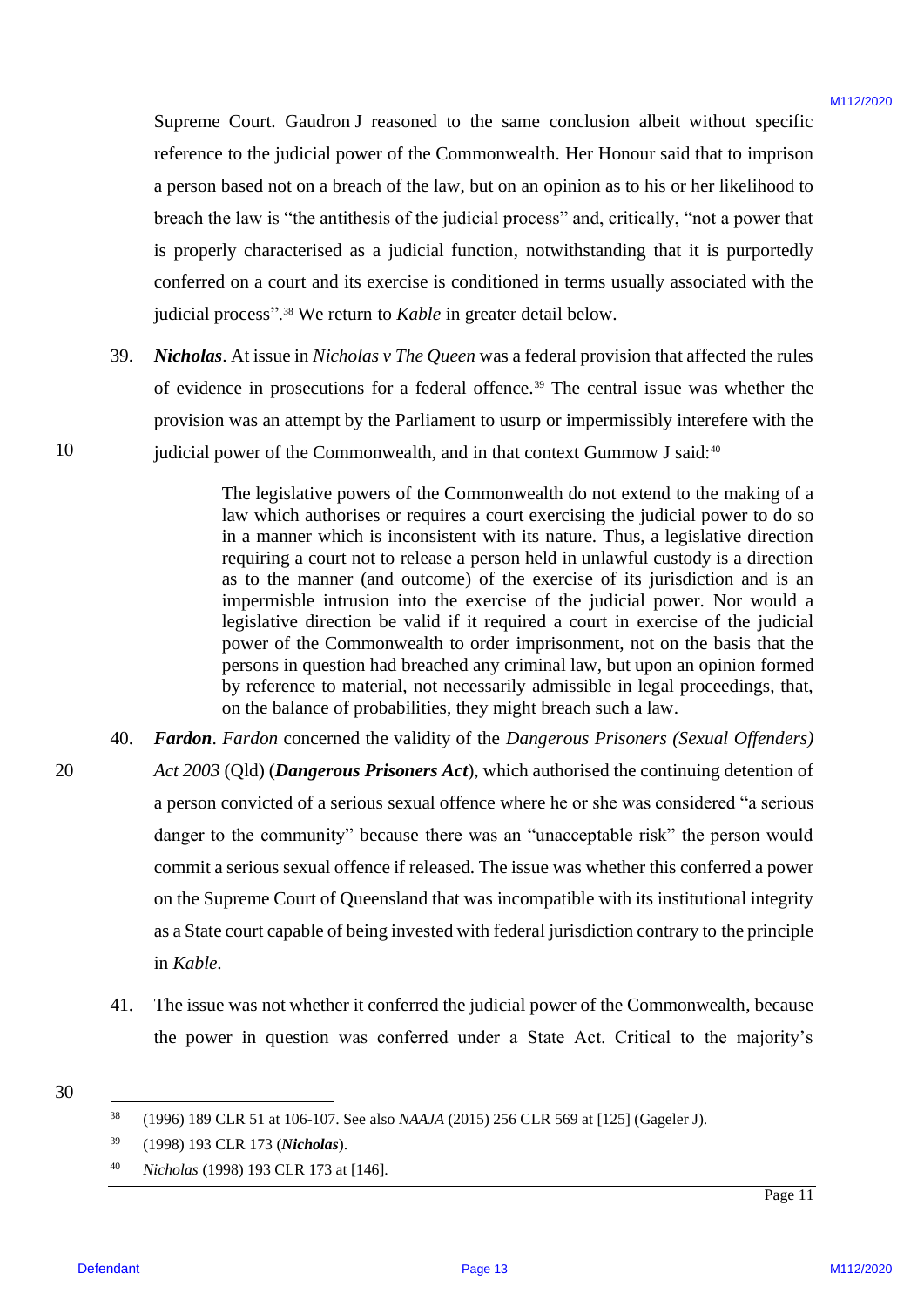conclusion that the law was valid was that the States are not as inhibited as the conclusion that the law was valid was that the States are notas inhibited as the Commonwealth in the powers they can validly confer upon courts. That was because State Commonwealth in the powers they can validly confer upon courts. That was because State constitutions, unlike the Commonwealth Constitution, do not impose a separation of constitutions, unlike the Commonwealth Constitution, do not impose <sup>a</sup> separation of powers.<sup>41</sup> Not everything denied to a judge exercising a power under federal law is denied to a judge exercising State jurisdiction under State law.<sup>42</sup>

- 42. It follows that State regimes for the continuing detention of offenders do not determine It follows that State regimes for the continuing detention of offenders do not determine the issue before this Court. The limitation imposed on the States by Kable is "not at all comparable" to the limitation Ch III imposes on the Commonwealth.<sup>43</sup> It does not follow from the fact that the States can validly enact such regimes that the Commonwealth can from the fact that the States can validly enact such regimes that the Commonwealth can do so too. What does follow is the opposite: what the Commonwealth can do the States do so too. What does follow is the opposite: what the Commonwealth can do the States can too, because the latter have fewer constitutional limits on legislation in respect of courts than the former. Taking up this approach, the Attorney-General of the courts than the former. Taking up this approach, the Attorney-General of the Commonwealth intervened in *Fardon* in support of the validity of the *Dangerous*  Commonwealth intervened in Fardon in support of the validity of the Dangerous *Prisoners Act* to argue that it would have been open to the Commonwealth to confer such Prisoners Act to argue that it would have been open to the Commonwealth to confer such a power on a Ch III court. It followed, the Attorney-General said, that Queensland could a power on <sup>a</sup> Ch III court. It followed, the Attorney-General said, that Queensland could do so too. Gummow J, with whom Kirby J agreed,<sup>44</sup> expressly rejected that submission. conclusion that the law was vanish was that the States are not as thirduce as the Commonwealth for the Commonwealth Conclusion (Control The Was New York Commonwealth Conclusion (Control The States) Since the commonwealth 42.
	- 43. Gummow J began with the observation that the power to determine whether a person has Gummow <sup>J</sup> began with the observation that the power to determine whether <sup>a</sup> person has engaged unlawful conduct and, as a consequence, to impose punishment for such conduct engaged unlawful conduct and, as <sup>a</sup> consequence, to impose punishment for such conduct lies "at the heart of exclusive judicial power".<sup>45</sup> That kind of judicial power was to be lies "at the heart of exclusive judicial power".\* That kind of judicial power was to be contrasted with the power to order continuing detention under the *Dangerous Prisoners*  contrasted with the power to order continuing detention under the Dangerous Prisoners Act, which was "conditioned upon a finding, not that the person has engaged in conduct which is forbidden by law, but that there is an unacceptable risk that the person will which is forbidden by law, but that there is an unacceptable risk that the person will 43.

<sup>41</sup> See *Kable* (1996) 189 CLR 51 at 65 (Brennan CJ), 77-80 (Dawson J), 92-94 (Toohey J), 109 (McHugh J); See Kable (1996) 189 CLR 51 at 65 (Brennan CJ), 77-80 (Dawson J), 92-94 (Toohey J), 109 (McHugh J); *Fardon* (2004) 223 CLR 575 at [37] (McHugh J); *Totani* (2010) 242 CLR 1 at [66] (French CJ), [144]- Fardon (2004) 223 CLR 575 at [37] (McHugh J); Totani (2010) 242 CLR 1 at [66] (French CJ), [144]- [145] (Gummow J), [201], [221] (Hayne J); *Assistant Commissioner Condon v Pompano Pty Ltd* (2013) [145] (Gummow J), [201], [221] (Hayne J); Assistant Commissioner Condon v Pompano Pty Ltd (2013) 252 CLR 38 (*Pompano*) at [22] (French CJ), [124] (Hayne, Crennan, Kiefel and Bell JJ); *NAAJA* (2015) 252 CLR 38 (Pompano) at [22] (French CJ), [124] (Hayne, Crennan, Kiefel and Bell JJ); NAAJA (2015) 256 CLR 569 at [168] (Keane J). 256 CLR 569 at [168] (Keane J). 41

<sup>42</sup> *Fardon* (2004) 223 CLR 575 at [219] (Callinan and Heydon JJ); see also at [37] (McHugh J), [86] Fardon (2004) 223 CLR 575 at [219] (Callinan and Heydon JJ); see also at[37] (McHugh J), [86] (Gummow J), [144(4)] (Kirby J); *Pompano* (2013) 252 CLR 38 at [125]-[126] (Hayne, Crennan, Kiefel and (Gummow J), [144(4)] (Kirby J); Pompano (2013) 252 CLR 38 at [125]-[126] (Hayne, Crennan, Kiefel and Bell JJ). Bell JJ). 42

<sup>43</sup> *Kable* (1996) 189 CLR 51 at 103 (Gaudron J). See also *NAAJA* (2015) 256 CLR 569 at [187] (Keane J). Kable(1996) 189 CLR 51 at 103 (Gaudron J). See also NAAJA (2015) 256 CLR 569 at [187] (Keane J). 43

<sup>44</sup> *Fardon* (2004) 223 CLR 575 at [68]-[69] (Gummow J), [145] (Kirby J). Fardon (2004) 223 CLR 575 at [68]-[69] (Gummow J), [145] (Kirby J). 44

<sup>45</sup> *Fardon* (2004) 223 CLR 575 at [76], referring to *Re Nolan; Ex parte Young* (1991) 172 CLR 460 at 497 Fardon (2004) 223 CLR 575 at [76], referring to Re Nolan; Ex parte Young (1991) 172 CLR 460 at 497 (Gaudron J). See also *Magaming v The Queen* (2013) 252 CLR 381 at [61] (Gageler J); *Duncan v New*  (Gaudron J). See also Magaming v The Queen (2013) 252 CLR 381 at [61] (Gageler J); Duncan v New *South Wales* (2015) 255 CLR 388 at [41] (the Court); *Vella* (2019) 93 ALJR 1236 at [152] (Gageler J). South Wales (2015) 255 CLR 388 at [41] (the Court); Vella (2019) 93 ALJR 1236 at [152] (Gageler J). 45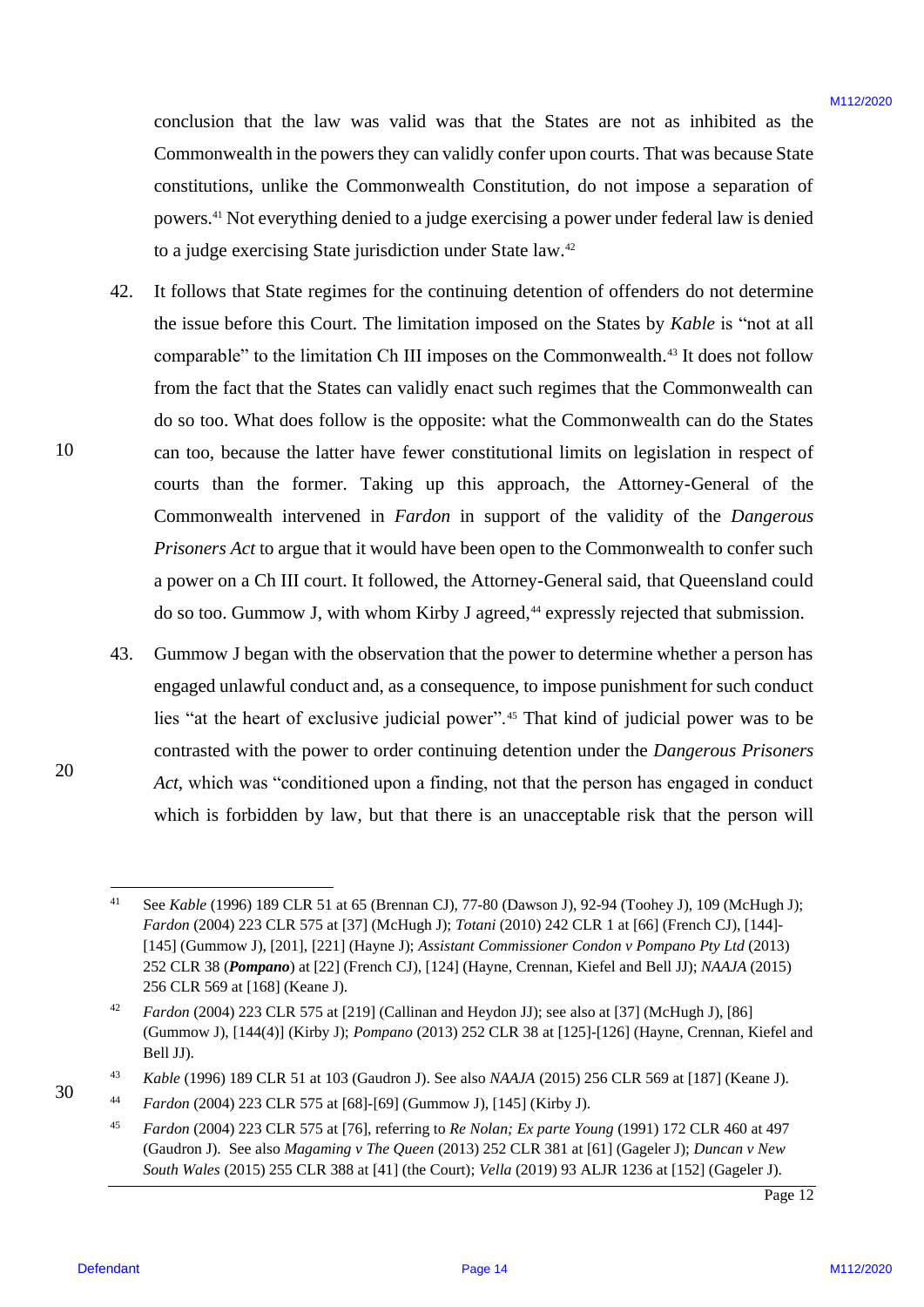commit a serious sexual offence."<sup>46</sup>

- 44. Referring to *Lim*, Gummow J suggested that "the 'exceptional cases'" aside, the principle Referring to Lim, Gummow J suggested that "the 'exceptional cases'" aside, the principle derived from Ch III is that "the involuntary detention of a citizen in custody by the State is permissible only as a consequential step in the adjudication of criminal guilt of that is permissible only as a consequential step in the adjudication of criminal guilt of that citizen for past acts."<sup>47</sup> Those exceptional cases included committal to custody pending citizen for past acts.'\*'" Those exceptional cases included committal to custody pending trial and civil commitment in cases of mental illness or infectious disease.<sup>48</sup> Detention "by reason of apprehended conduct, even by judicial determination on a quia timet basis, is reason of apprehended conduct, even by judicial determination on <sup>a</sup> quia timet basis, is of a different character".<sup>49</sup> commis a serious sexual offence.<sup>774</sup><br>
4. Retering to *I In*, Currence, J. Algoenization their "the "exceptional cases" insight, the protection<br>
4. derived from CD. (Therefore, J. algoenization step in the adjustment of 44.
	- 45. Gummow J next said that the detention authorised by the *Dangerous Prisoners Act* was Gummow J next said that the detention authorised by the Dangerous Prisoners Act was not a consequential step in the adjudication of criminal guilt for past acts. That was so not <sup>a</sup> consequential step in the adjudication of criminal guilt for past acts. That was so even though an order could only be made in respect of a person previously convicted of even though an order could only be made in respect of <sup>a</sup> person previously convicted of an offence.<sup>50</sup> Thus, although it was a power which a State parliament not subject to a separation of powers could confer on a court, the same power, if conferred by the federal separation of powers could confer on <sup>a</sup> court, the same power, if conferred by the federal Parliament, would not be valid because it would not be within the judicial power of the Parliament, would not be valid because it would not be within the judicial power of the Commonwealth. Gummow J concluded:<sup>51</sup> 45.

It is not to the present point … that federal legislation, drawing its inspiration It is not to the present point ... that federal legislation, drawing its inspiration from the [Dangerous Prisoners] Act, may provide for detention without from the [Dangerous Prisoners] Act, may provide for detention without adjudication of criminal guilt but by a judicial process of some refinement. The adjudication of criminal guilt but by <sup>a</sup> judicial process of some refinement. The vice for a Ch III court and for the federal laws postulated in submissions [by the vice for a Ch III court and for the federal laws postulated in submissions [by the Commonwealth] would be in the nature of the outcome, not the means by which Commonwealth] would be in the nature of the outcome, not the means by which it was obtained. it was obtained.

20 20 46. Gleeson CJ and Hayne J expressly reserved the issue raised by the Commonwealth's Gleeson CJ and Hayne J expressly reserved the issue raised by the Commonwealth's submission, although Hayne J noted that there was "evident force in the proposition that to confine a person for what he or she might do, rather than what he or she has done, is at to confine a person for what he or she might do, rather than what he or she has done, is at odds with identifying the central constitutional concept of detention as a consequence of judicial determination of engagement in past conduct".<sup>52</sup> This is consistent with what his Honour had earlier said in *Al-Kateb*: "punishment is not to be inflicted in exercise of the Honour had earlier said in Al-Kateb: "punishment is not to be inflicted in exercise of the 46.

<sup>52</sup> *Fardon* (2004) 223 CLR 575 at [18] (Gleeson CJ), [196]-[197] (Hayne J). Fardon (2004) 223 CLR 575 at [18] (Gleeson CJ), [196]-[197] (Hayne J). 52

**Defendant** 

30 30

<sup>46</sup> *Fardon* (2004) 223 CLR 575 at [76] (Gummow J). Fardon (2004) 223 CLR 575 at [76] (Gummow J). 46

<sup>47</sup> *Fardon* (2004) 223 CLR 575 at [80]. Fardon (2004) 223 CLR 575 at [80]. 47

<sup>48</sup> See *Lim* (1992) 176 CLR 1 at 28-29 (Brennan, Deane and Dawson JJ). See Lim (1992) 176 CLR 1 at 28-29 (Brennan, Deane and Dawson JJ). 48

<sup>49</sup> *Fardon* (2004) 223 CLR 575 at [84] (Gummow J). Fardon (2004) 223 CLR 575 at [84] (Gummow J). 49

<sup>50</sup> See *Fardon* (2004) 223 CLR 575 at [73]-[74]. See Fardon (2004) 223 CLR 575 at [73]-[74]. 50

<sup>51</sup> *Fardon* (2004) 223 CLR 575 at [85]. See also at [106]. Fardon (2004) 223 CLR 575 at [85]. See also at [106]. Sl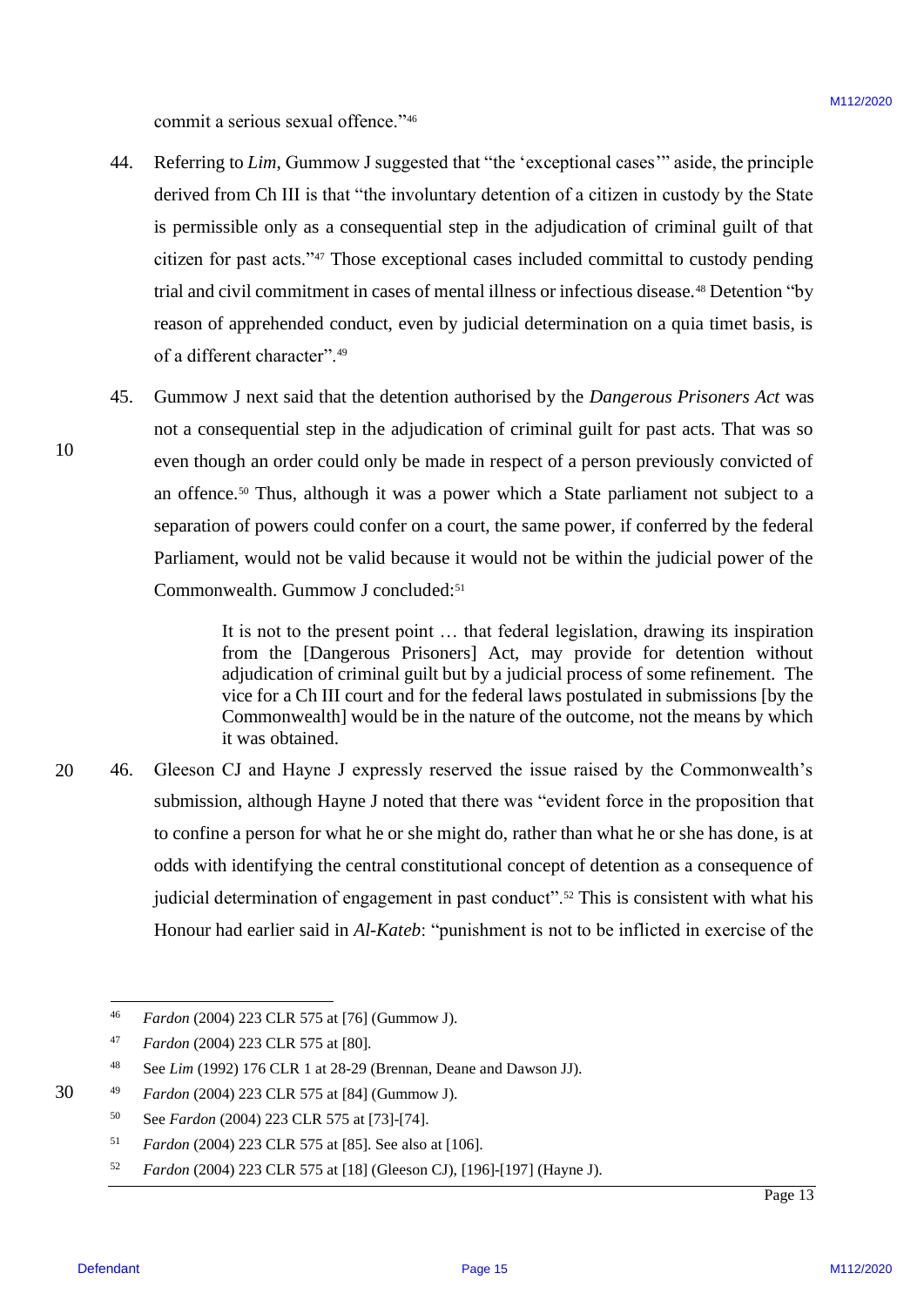judicial power except upon proof of commission of an offence".<sup>53</sup> The other members of the Court in *Fardon* did not address the Commonwealth's submission. the Court in Fardon did not address the Commonwealth's submission.

- 47. *Thomas.* In *Thomas*, this Court upheld the validity of control orders under the *Criminal*  Thomas. In Thomas, this Court upheld the validity of control orders under the Criminal Code.<sup>54</sup> The provisions were found not to confer non-judicial power on a Ch III court. Gummow and Crennan JJ expressly adhered to Gummow J's analysis in *Fardon* in relation to detention, but distinguished control orders on the basis that the degree or nature of the impairment of a person's liberty was different.<sup>55</sup> Further, the "matters of legal history" relied upon to support the validity of control orders were said to "support a notion history" relied upon to support the validity of control orders were said to "support anotion of protection of public peace by preventative measures imposed by court order, **but**  of protection of public peace by preventative measures imposed by court order, but falling short of detention in the custody of the State".<sup>56</sup> jaalisial power except strom proof of commission of an offence"." The other websites.<br>
27. Thomas. In *Florent*, this Chart upded the validary discussion.<br>
27. Thomas. In *Florent*, this Chart upded the validary of contro 47.
- 48. To similar effect, Gleeson CJ made clear that *Thomas* was not concerned with detention To similar effect, Gleeson CJ made clear that Thomas was not concerned with detention in custody.<sup>57</sup> His Honour did remark that "[i]t is not correct to say, as an absolute proposition, that, under our system of government, restraints on liberty, **whether or not**  proposition, that, under our system of government, restraints on liberty, whether or not involving detention in custody, exist only as an incident of adjudging and punishing criminal guilt".<sup>58</sup> But the question of actual detention in custody did not arise for determination, and such detention ought not viewed as simply on a continuum with other determination, and such detention ought not viewed as simply on <sup>a</sup> continuum with other restrictions on liberty. 59 restrictions on liberty.°° 48.
	- 49. *Persuasiveness of Gummow J's reasoning*. This Court should regard Gummow J's Persuasiveness of Gummow J's reasoning. This Court should regard Gummow J's reasoning in the cases discussed above as highly persuasive. It was proffered in *Fardon* reasoning in the cases discussed above as highly persuasive. It was proffered in Fardon following full argument squarely raising the issue. These were no mere passing remarks.<sup>60</sup> 49.
	- 50. Gummow J's views attracted the agreement of Kirby J in *Fardon*<sup>61</sup> and Crennan J in Thomas;<sup>62</sup> Gaudron J reasoned similarly in *Kable*;<sup>63</sup> Hayne J recognised the force of his 50.
- 57 See *Thomas* (2007) 233 CLR 307 at [18] (Gleeson CJ). See also at [444] (Hayne J). 57
- <sup>58</sup> (2007) 233 CLR 307 at [18] (emphasis added). (2007) 233 CLR 307 at [18] (emphasis added). 58

<sup>60</sup> See *Brunner v Greenslade* [1971] Ch 993 at 1002-1003 (Megarry J). See Brunner v Greenslade [1971] Ch 993 at 1002-1003 (Megarry J). 60

<sup>63</sup> (1996) 189 CLR 51 at 106-107. (1996) 189 CLR 51 at 106-107. 63

30 30

10 10

<sup>53</sup> (2004) 219 CLR 555 at [265]. (2004) 219 CLR 555 at [265]. 53

<sup>54</sup> (2007) 233 CLR 307. (2007) 233 CLR 307. 54

<sup>55</sup> *Thomas* (2007) 233 CLR 307 at [114]-[116]. Thomas (2007) 233 CLR 307 at [114]-[116]. 55

<sup>56</sup> *Thomas* (2007) 233 CLR 307 at [121] (emphasis added). Thomas (2007) 233 CLR 307 at [121] (emphasis added). 56

<sup>59</sup> See *Plaintiff M68* (2016) 257 CLR 42 at [91] (Bell J). See PlaintiffM68 (2016) 257 CLR 42 at [91] (Bell J). 59

 $61$  (2004) 223 CLR 575 at [145]. 61

 $62$  (2007) 233 CLR 307 at [115]. 62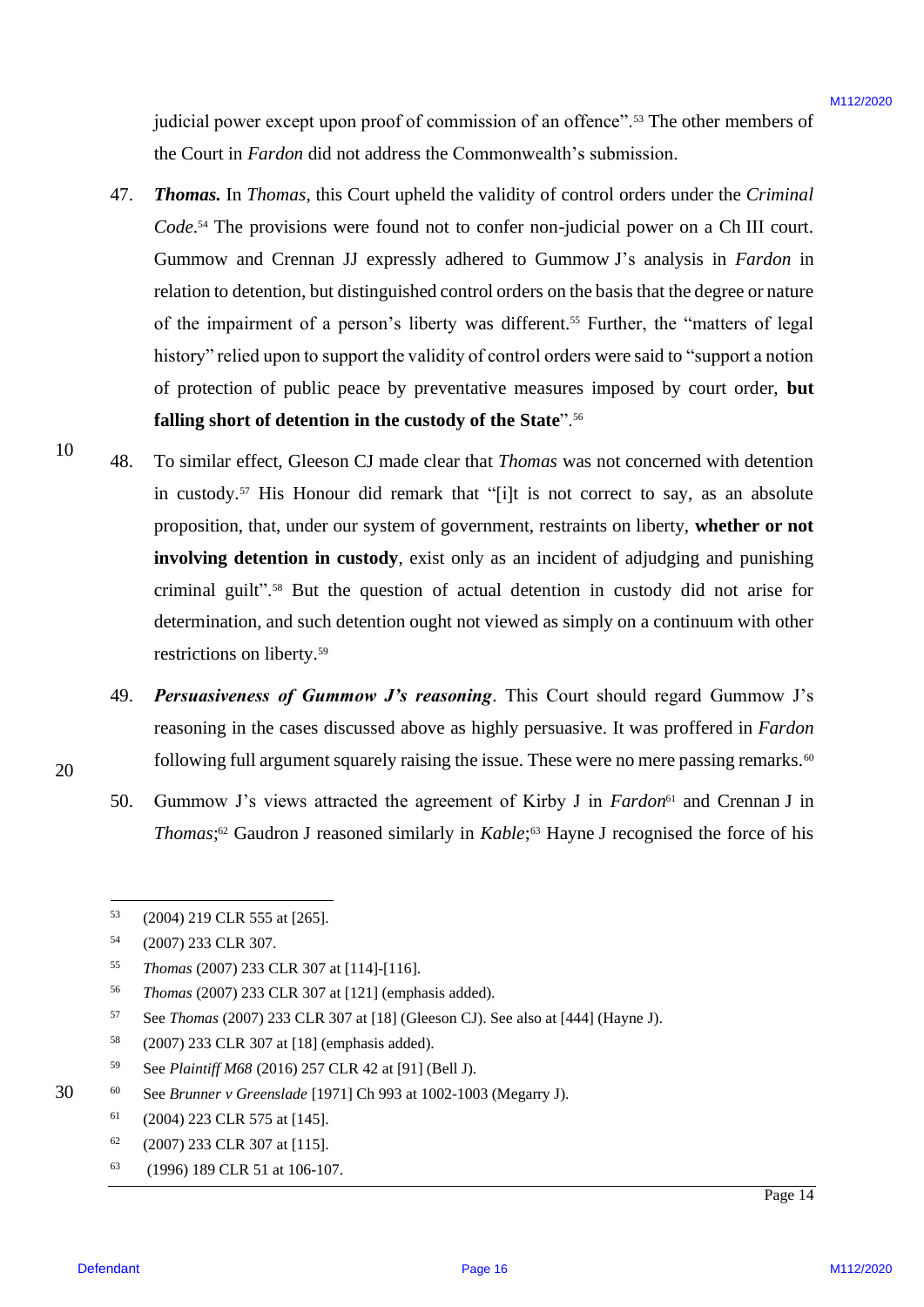Honour's reasoning in *Fardon*;<sup>64</sup> and Hayne J and Kiefel J referred to relevant passages with some apparent approval in *Totani*.<sup>65</sup>

51. The Commonwealth's Submissions below were to the effect that passages in the The Commonwealth's Submissions below were to the effect that passages in the judgments of McHugh and Hayne JJ in *Fardon* were contrary to Gummow J's reasoning, judgments of McHugh and Hayne JJ in Fardon were contrary to Gummow J's reasoning, but that submission overreaches. McHugh J held that the statutory criteria in the but that submission overreaches. McHugh J held that the statutory criteria in the *Dangerous Prisoners Act* were "sufficiently precise to engage the exercise of State Dangerous Prisoners Actwere "sufficiently precise to engage the exercise of State judicial power" and "would seem sufficiently precise to constitute a 'matter' that could be conferred on or invested in a court exercising federal jurisdiction".<sup>66</sup> But his Honour was only addressing the sufficiency of the statutory standards to be applied in the exercise was only addressing the sufficiency of the statutory standards to be applied in the exercise of judicial power, being a well-known issue in Ch III jurisprudence, not the issue analysed ofjudicial power, being <sup>a</sup> well-known issue in Ch III jurisprudence, not the issue analysed by Gummow J. Equally, Hayne J's comment that "much may turn on the particular terms by Gummow J. Equally, Hayne J's comment that "much may turn on the particular terms and operation of the legislation in question" did not involve a conclusion that a power to order a CDO would be within the power of the Commonwealth to confer provided the legislative scheme were appropriately tailored.<sup>67</sup> It is wrong to treat that remark as having said something definitive on the subject when his Honour was careful not to do so. The Commonwealth's submission also pays insufficient attention to Hayne J's reasons for Commonwealth's submission also pays insufficient attention to Hayne J's reasons for judgment in *Totani*, which referred to several steps in Gummow J's reasons in *Fardon* judgment in Totani, which referred to several steps in Gummow J's reasons in Fardon with some apparent approval; certainly, without a hint of disapproval.<sup>68</sup> Howear's reasoning in Eurosian,<sup>2</sup> and Hayon Junk Kielid J mérmal in relevant passages<br>which some apparent approximation Theories and the series to the effect that passages in the<br>joilgeneed of McHugh and Hayon J in Provi 51.

### **C. KABLE [NO 2]** KABLE [NO 2]

52. The Commonwealth's Submissions below relied on *Kable [No 2]*<sup>69</sup> as establishing that a court order requiring preventative detention in prison can be made in the exercise of the judicial power of the Commonwealth. What this Court held in *Kable [No 2]* is not, with respect, so clear,<sup>70</sup> and the respondent submits that the Court did not so hold. What the plurality concluded was that such an order is a judicial order by a superior court, attracting plurality concluded was that such an order is <sup>a</sup> judicial order by <sup>a</sup> superior court, attracting the principle that it is valid unless and until set aside. While there are statements about the principle that it is valid unless and until set aside. While there are statements about 52.

<sup>68</sup> (2010) 242 CLR 1 at [208]-[210]. (2010) <sup>242</sup> CLR1 at [208]-[210]. 68

<sup>64</sup> (2004) 223 CLR 575 at [197]. (2004) 223 CLR 575 at [197]. 64

<sup>65</sup> (2010) 242 CLR 1 at [208]-[210] (Hayne J), [472] (Kiefel J). (2010) <sup>242</sup> CLR1 at [208]-[210] (Hayne J), [472] (Kiefel J). 65

<sup>66</sup> (2004) 223 CLR 575 at [34]. (2004) 223 CLR 575 at [34]. 66

 $67$  (2004) 223 CLR 575 at [197]. 67

 $^{69}$  (2013) 252 CLR 118. 69

<sup>70</sup> See generally J Stellios, "*Kable*, preventative detention and the dilemmas of Chapter III" (2014) 88 See generally <sup>J</sup> Stellios, "Kable, preventative detention and the dilemmas of Chapter IIT" (2014) 88 *Australian Law Journal* 52 (**Stellios**). Australian Law Journal 52 (Stellios). 70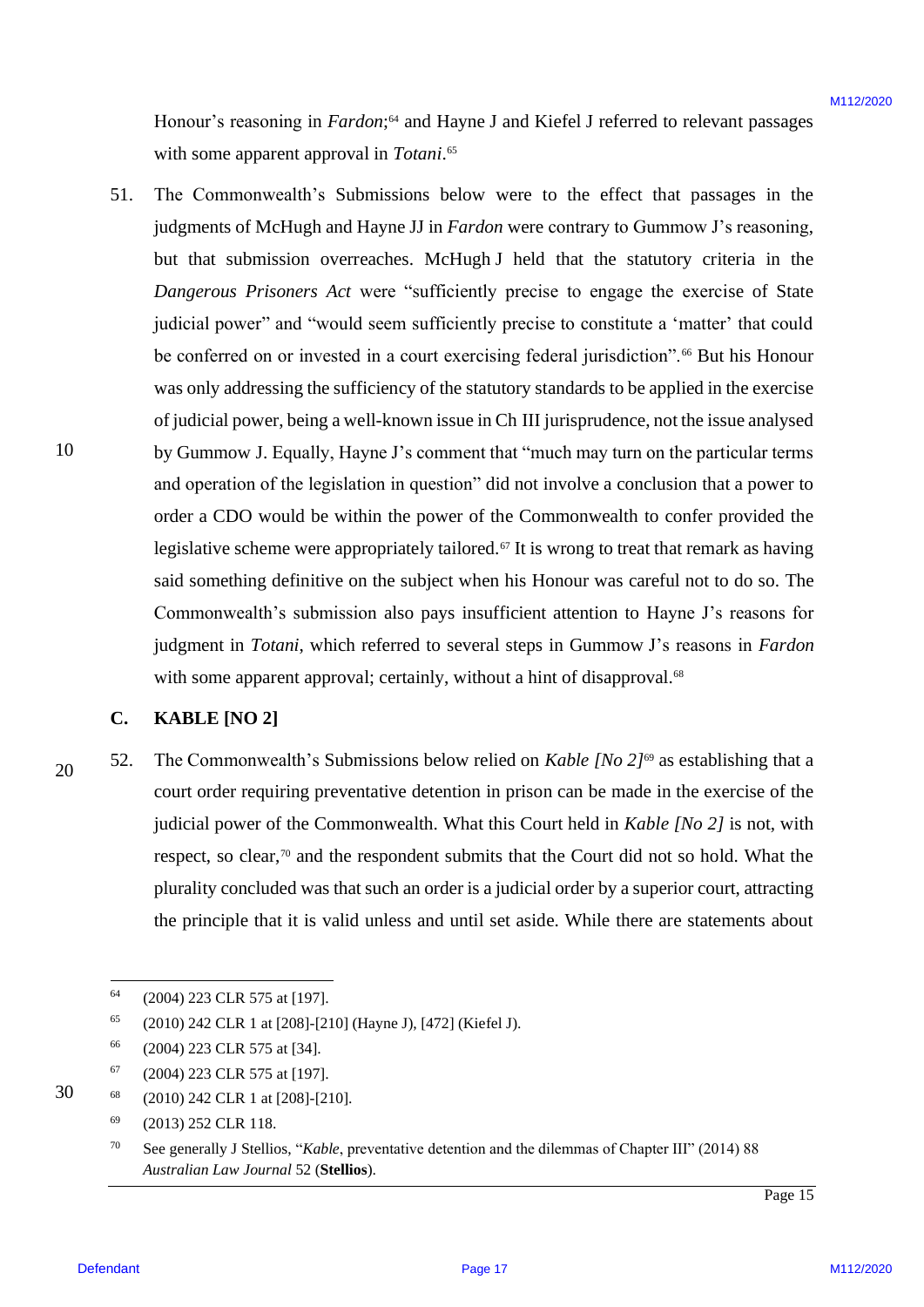judicial power in the plurality judgment, they are not part of the *ratio* of the case. Whether judicial power in the plurality judgment, they are not part of the ratio of the case. Whether or not Levine J had exercised the judicial power of the Commonwealth in *Kable* was not argued in *Kable [No 2]*, and the case is not, therefore, authority on it. Our explanation of the *Kable* cases is as follows. the Kable cases is as follows.

- 53. In 1995, the Supreme Court of New South Wales (Levine J) made an order under the *CP*  In 1995, the Supreme Court of New South Wales (Levine J) made an order under the CP Act requiring Mr Kable to be detained in custody for a period of six months, after which he was released. In 1996, a majority of this Court held that the CP Act was invalid.<sup>71</sup> At issue in *Kable [No 2]* in 2013 was whether Mr Kable had been falsely imprisoned pursuant to the order of Levine J. He submitted that the principle requiring that effect be pursuant to the order of Levine J. He submitted that the principle requiring that effect be given to an order of a superior court until it is set aside was not engaged because Levine J given to an order of a superior court until it is set aside was not engaged because Levine <sup>J</sup> had not made a judicial order. This Court rejected that submission; and that his Honour had not made <sup>a</sup> judicial order. This Court rejected that submission; and that his Honour had made a judicial order was the key holding of the case.<sup>72</sup> 53.
- 54. That Levine J made a judicial order does not say much, if anything, about the source or That Levine <sup>J</sup> made <sup>a</sup> judicial order does not say much, if anything, about the source or nature of the judicial power exercised in making it. The respondent submits that the power which Levine J exercised in making the detention order against Mr Kable was **State** which Levine <sup>J</sup> exercised in making the detention order against Mr Kable was State judicial power conferred under the *CP Act*, **not** the judicial power of the **Commonwealth**. judicial power conferred under the CP Act, not thejudicial power of the Commonwealth. That must be so, because Levine J was exercising power pursuant to s 5(1) of the *CP Act*, That must be so, because Levine <sup>J</sup> was exercising power pursuant to <sup>s</sup> 5(1) of the CP Act, which was a State statute and which "[o]n its face ... [was] directed to the exercise of State, not federal, jurisdiction".<sup>73</sup> It is settled doctrine that "when an exercise of legislative powers is directed to the judicial power of the Commonwealth it must operate through or powers is directed to the judicial power of the Commonwealth it must operate through or in conformity with Chap III".<sup>74</sup> It follows that "[t]he Parliament of the Commonwealth alone has power to vest federal jurisdiction".<sup>75</sup> The Parliament of New South Wales could never vest the judicial power of the Commonwealth under the *CP Act*. 76 never vest the judicial power of the Commonwealth under the CP Act." jadicial proser in the pharalisty galgement, they are not part of the arise of the Case<br>or or Levin M2 have a stressed of philological power of the Case<br>are are the stressed of philological power of the Case is not Levin 54.
	- 55. Characterising Levine J as having exercised State judicial power goes some way to Characterising Levine <sup>J</sup> as having exercised State judicial power goes some way to reconciling the perceived tension between statements in *Kable* that the power in the CP 55.

 $71$  (1996) 189 CLR 51. 71

<sup>72</sup> *Kable [No 2]* (2013) 252 CLR 118 at [17]-[19], [33], [38]-[39] (French CJ, Hayne, Crennan, Kiefel, Bell Kable [No 2] (2013) 252 CLR 118 at [17]-[19], [33], [38]-[39] (French CJ, Hayne, Crennan, Kiefel, Bell and Keane JJ), [69]-[70], [74], [77] (Gageler J). and Keane JJ), [69]-[70], [74], [77] (Gageler J). 72

<sup>73</sup> *Kable* (1996) 189 CLR 51 at 116 (McHugh J). Kable (1996) 189 CLR 51 at 116 (McHugh J). 73

<sup>74</sup> *Boilermakers* (1956) 94 CLR 254 at 269-270 (Dixon CJ, McTiernan, Fullagar and Kitto JJ); *Rizeq v*  Boilermakers (1956) 94 CLR 254 at 269-270 (Dixon CJ, McTiernan, Fullagar and Kitto JJ); Rizeq v *Western Australia* (2017) 262 CLR 1 at [15] (Kiefel CJ), [58]-[59] (Bell, Gageler, Keane, Nettle and Western Australia (2017) 262 CLR 1 at [15] (Kiefel CJ), [58]-[59] (Bell, Gageler, Keane, Nettle and Gordon JJ) (*Rizeq*). Gordon JJ) (Rizeq). 74

<sup>75</sup> *Rizeq v Western Australia* (2017) 262 CLR 1 at [59] (Bell, Gageler, Keane, Nettle and Gordon JJ). Rizeq v Western Australia (2017) 262 CLR 1 at [59] (Bell, Gageler, Keane, Nettle and Gordon JJ). 75

<sup>76</sup> See *NAAJA* (2015) 256 CLR 569 at [176], [179] (Keane J). See NAAJA (2015) 256 CLR 569 at [176], [179] (Keane J). 76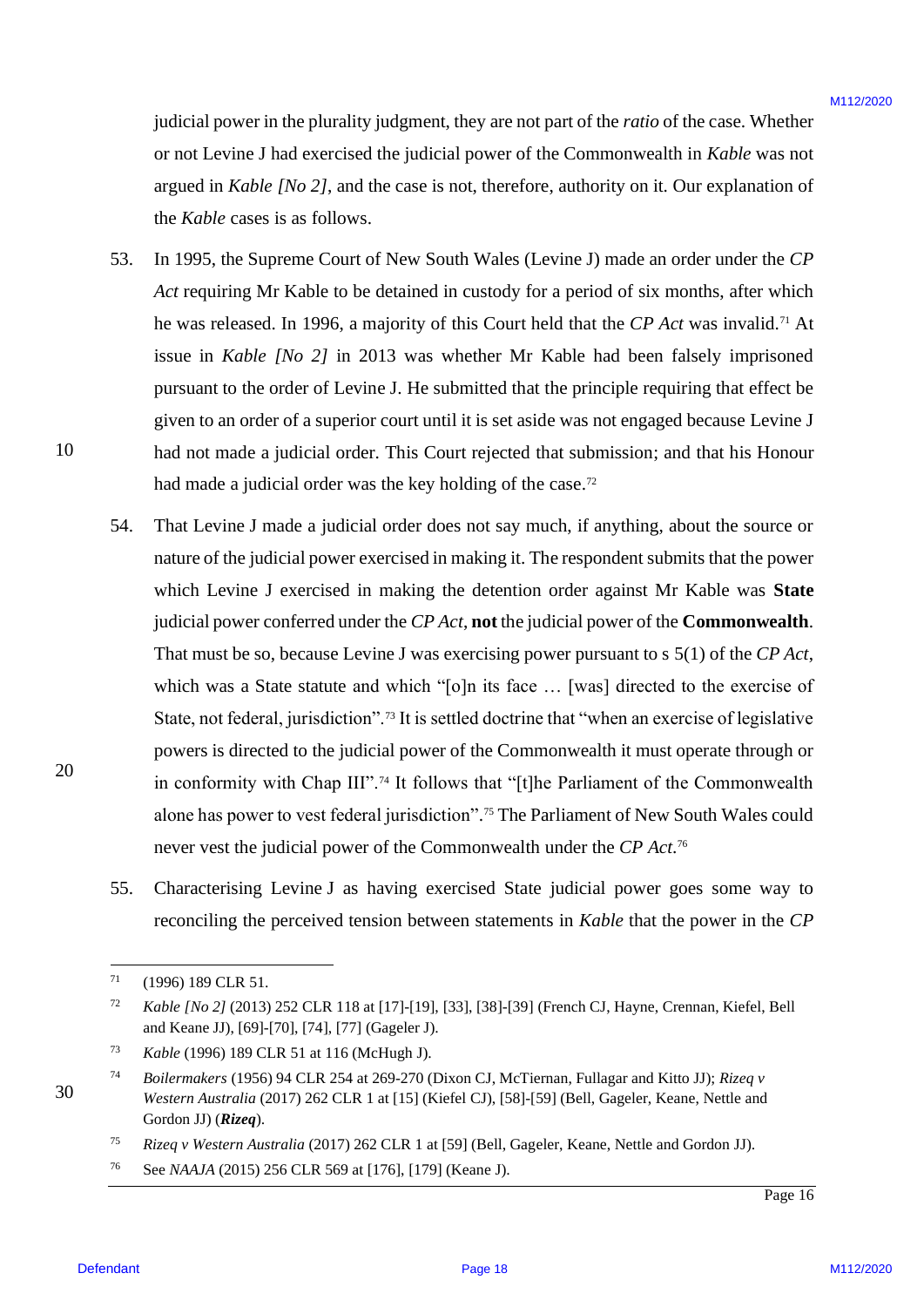Act was non-judicial<sup>77</sup> and statements in *Kable [No 2]* to the contrary.<sup>78</sup> The power was non-judicial in the sense that it was not only different from, but also incompatible with, non-judicial in the sense that it was not only different from, but also incompatible with, the judicial power of the Commonwealth. But not all that is denied to the Commonwealth the judicial power of the Commonwealth. But not all that is denied to the Commonwealth (and to Commonwealth judicial power) is denied to the States (and State judicial power). (and to Commonwealth judicial power) is denied to the States (and Statejudicial power).

- 56. The argument by the Comnmonwealth that this Court in *Kable [No 2]* held that Levine J permissibly exercised the judicial power of the Commonwealth appears to reach that permissibly exercised the judicial power of the Commonwealth appears to reach that conclusion solely on the basis that Levine J was exercising federal jurisdiction as a conclusion solely on the basis that Levine <sup>J</sup> was exercising federal jurisdiction as <sup>a</sup> consequence of Mr Kable raising a constitutional objection to the making of the detention consequence of Mr Kable raising <sup>a</sup> constitutional objection to the making of the detention order.<sup>79</sup> Accepting that premise for the moment, it does not lead to the Commonwealth's conclusion about power. The Commonwealth does not conscript State conferrals of State judicial power and hand them back dressed now as federal judicial power. Thus, in *Re*  judicial power and hand them back dressed now as federal judicial power. Thus, in Re *Wakim*, the vice in the State Acts was that they purported to confer State judicial power Wakim, the vice in the State Acts was that they purported to confer State judicial power on the Federal Court. The power did not transmogrify into the "judicial power of the Commonwealth" merely because the matter was in federal jurisdiction (for example, Commonwealth" merely because the matter was in federal jurisdiction (for example, because there were proceedings against the trustee in bankruptcy).<sup>80</sup> 56.
- 57. Just as fundamentally, it does not follow from the constitutional objection having been Just as fundamentally, it does not follow from the constitutional objection having been raised that the order made by Levine J was made in the exercise of federal jurisdiction. It is open to analyse *Kable* as having involved two matters (one being the constitutional is open to analyse Kable as having involved two matters (one being the constitutional question and the other being the question whether to make a detention order under the *CP*  question and the other being the question whether to make <sup>a</sup> detention order under the CP *Act*). That analysis was left open by the plurality in *Kable [No 2]*. We acknowledge it was Act). That analysis was left open by the plurality in Kable [No 2]. We acknowledge it was rejected by Gageler J having regard to what was said in *Kable* about the matter being rejected by Gageler J having regard to what was said in Kable about the matter being wholly in federal jurisdiction,<sup>81</sup> but respectfully, it should be noted that the point was not argued in *Kable*. In fact, it was "common ground" that the order of Levine J was made in argued in Kable. In fact, it was "common ground" that the order of Levine <sup>J</sup> was made in the exercise of federal jurisdiction.<sup>82</sup> The point not having been argued, *Kable* should not be regarded as authority for the proposition that Levine J's order was made in the exercise be regarded as authority for the proposition that Levine J's order was made in the exercise of federal jurisdiction, rather than in the exercise of the power conferred upon the of federal jurisdiction, rather than in the exercise of the power conferred upon the Arr was non judicial" and statements in Aohle (No 2) to the contrary.<sup>36</sup> The proven was non-judicial in the sense that is to an or only different from, bet this become political in the contrast of the political intervals 57.

10 10

<sup>77</sup> *Kable* (1996) 189 CLR 51 at 98 (Toohey J), 107 (Gaudron J), 132 (Gummow J), 122 (McHugh J). Kable (1996) 189 CLR 51 at 98 (Toohey J), 107 (Gaudron J), 132 (Gummow J), 122 (McHugh J). 77

<sup>78</sup> Stellios at 57-60. Stellios at 57-60. 78

<sup>79</sup> See *Kable v New South Wales* (2012) 268 FLR 1 at [142] (Basten JA); *Kable [No 2]* (2013) 252 CLR 118 See Kable v New South Wales (2012) 268 FLR 1 at [142] (Basten JA); Kable [No 2] (2013) 252 CLR 118 at [12] (French CJ, Hayne, Crennan, Kiefel, Bell and Keane JJ). at [12] (French CJ, Hayne, Crennan, Kiefel, Bell and Keane JJ). 79

<sup>80</sup> (1999) 198 CLR 511 at [71] (McHugh J); cf at [7] (Gleeson CJ). (1999) 198 CLR 511 at [71] (McHugh J); cf at [7] (Gleeson CJ). 80

 $Kable [No 2] (2013) 252 \text{ CLR } 118$  at [37] (French CJ, Hayne, Crennan, Kiefel, Bell and Keane JJ), [76]-[77] (Gageler J) [76]-[77] (Gageler J) 81

<sup>82</sup> *Kable* (1996) 189 CLR 51 at 114 (McHugh J). Kable (1996) 189 CLR 51 at 114 (McHugh J). 82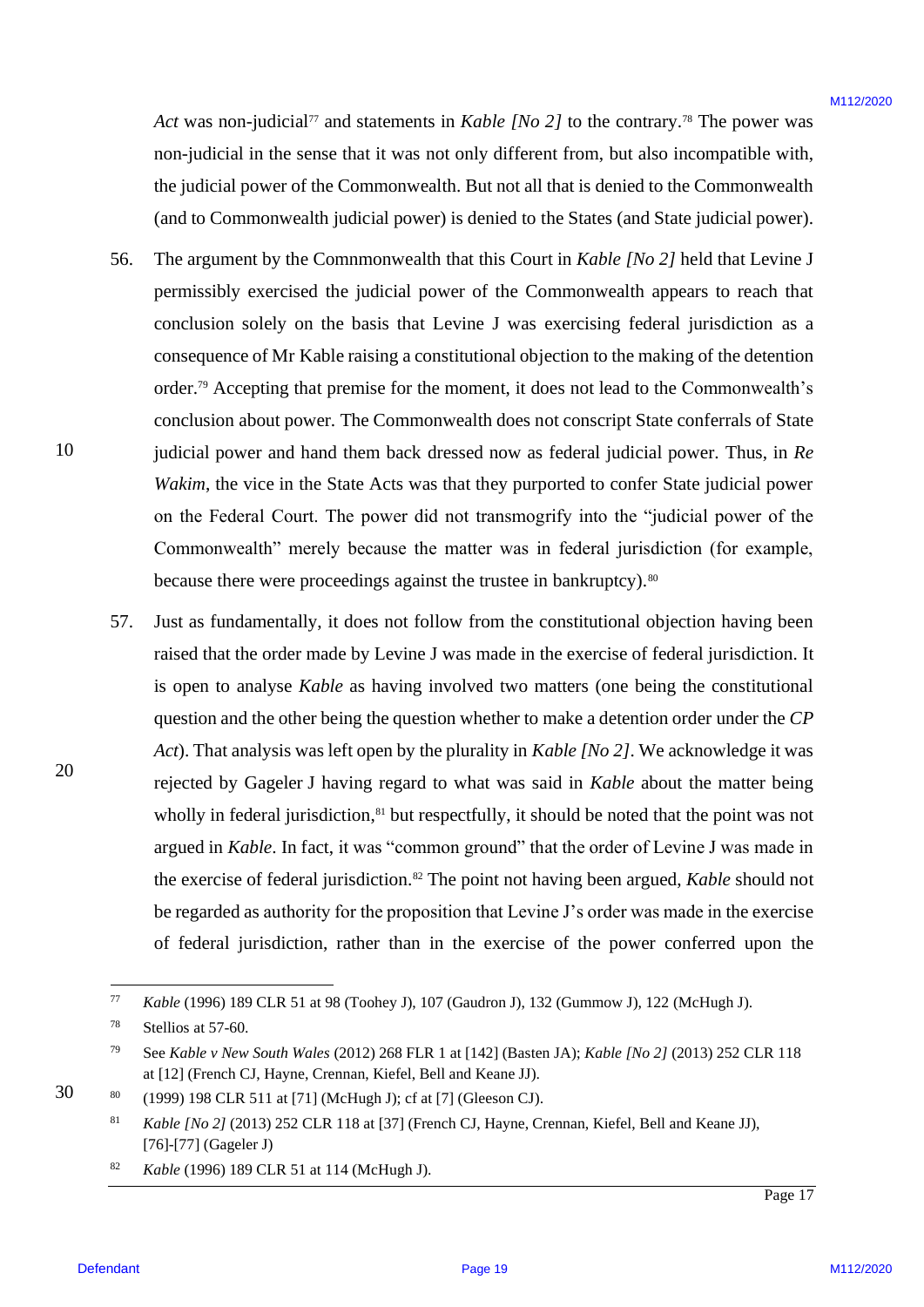Supreme Court under the *CP Act*. 83 Supreme Court under the CP Act.®

58. The same result that Levine J's order was made in the exercise of State judicial power The same result that Levine J's order was made in the exercise of State judicial power can be reached via a different analytical route. The respondent also submits that not all power exercised when a State Supreme Court is determining a proceeding in the exercise power exercised when a State Supreme Court is determining a proceeding in the exercise of federal jurisdiction is the judicial power of the Commonwealth. So much is apparent from the fact that a court in federal jurisdiction may exercise incidental non-judicial from the fact that <sup>a</sup> court in federal jurisdiction may exercise incidental non-judicial powers; it cannot then be said that federal jurisdiction only involves the exercise of the powers; it cannot then be said that federal jurisdiction only involves the exercise of the judicial power of the Commonwealth. But more fundamentally, after exhausting judicial power of the Commonwealth. But more fundamentally, after exhausting functions in the exercise of federal jurisdiction, there is no reason why, within the same functions in the exercise of federal jurisdiction, there is no reason why, within the same matter, the Supreme Court could not then turn to exercise a distinct State judicial power matter, the Supreme Court could not then turn to exercise <sup>a</sup> distinct State judicial power vested in it. Reasoning similarly, French CJ (Bell J agreeing) said in *Momcilovic v The*  vested in it. Reasoning similarly, French CJ (Bell <sup>J</sup> agreeing) said in Momcilovic v The *Queen*: 84 Queen:™ 58.

> Accepting the validity of s 36, there is no reason in principle why the Court of Accepting the validity of <sup>s</sup> 36, there is no reason in principle why the Court of Appeal, having exhausted its functions in the exercise of its federal jurisdiction in this case, could not proceed to exercise the distinct non-judicial power, in this case, could not proceed to exercise the distinct non-judicial power, conferred upon it by s 36, to make a declaration of inconsistent interpretation.

59. Because it is inconsistent with basic principle to treat Levine J as having exercised the Because it is inconsistent with basic principle to treat Levine <sup>J</sup> as having exercised the judicial power of the Commonwealth under s 5(1) of the *CP Act*, the respondent submits judicial power of the Commonwealth under <sup>s</sup> 5(1) of the CP Act, the respondent submits that one or other of the above analyses in [57] and [58] should be accepted. If that means that members of this Court erred in *Kable* by regarding the entire proceedings as being that members of this Court erred in Kable by regarding the entire proceedings as being within federal jurisdiction (in circumstances where the point was not argued),<sup>85</sup> this Court should now so hold. Consistently with this submission, in *Fardon*, there was no doubt that the Supreme Court of Queensland was exercising State judicial power, and that was so even though Mr Fardon had raised a constitutional objection to the order. Further, the so even though Mr Fardon had raised <sup>a</sup> constitutional objection to the order. Further, the anomaly inherent in the Commonwealth's argument is apparent; it contends the principle anomaly inherent in the Commonwealth's argument is apparent; it contends the principle as stated in *Lim* has no application in the present context because of the decision in *Kable*  as stated in Lim has no application in the present context because of the decision in Kable *[No 2]*, which neither considered that principle nor the observations of the members of this Court set out at [37]-[48] in relation to it. this Court set out at [37]-[48] in relation to it. Supreme Court under the CP Art.<sup>6</sup><br>
28. The same result that the First of The state of the Barachy of Sing yarbetic peace<br>
can be reached but a different analytical rotat. The respondent side submits that mot all<br>
grower 59.

<sup>83</sup> See *CSR Ltd v Eddy* (2005) 226 CLR 1 at [13] (Gleeson CJ, Gummow and Heydon JJ); *Bell*  See CSR Ltd v Eddy (2005) 226 CLR | at [13] (Gleeson CJ, Gummow and Heydon JJ); Bell *Lawyers Pty Ltd v Pentelow* (2019) 93 ALJR 1007 at [28] (Kiefel CJ, Bell, Keane and Gordon JJ); Lawyers Pty Ltd v Pentelow (2019) 93 ALJR 1007 at [28] (Kiefel CJ, Bell, Keane and Gordon JJ); *Private R v Cowen* (2020) 94 ALJR 849 at [173] (Edelman J). Private <sup>R</sup> v Cowen (2020) 94 ALJR 849 at [173] (Edelman J). 83

 $84$  (2011) 245 CLR 1 at [101] (French CJ), [661] (Bell J). 84

<sup>85</sup> See *Kable* (1996) 189 CLR 51 at 96 (Toohey J), 114 (McHugh J), 136 (Gummow J); cf at 87 See Kable (1996) <sup>189</sup> CLR <sup>51</sup> at <sup>96</sup> (Toohey J), <sup>114</sup> (McHugh J), <sup>136</sup> (Gummow J); cfat <sup>87</sup> (Dawson J). (Dawson J). 85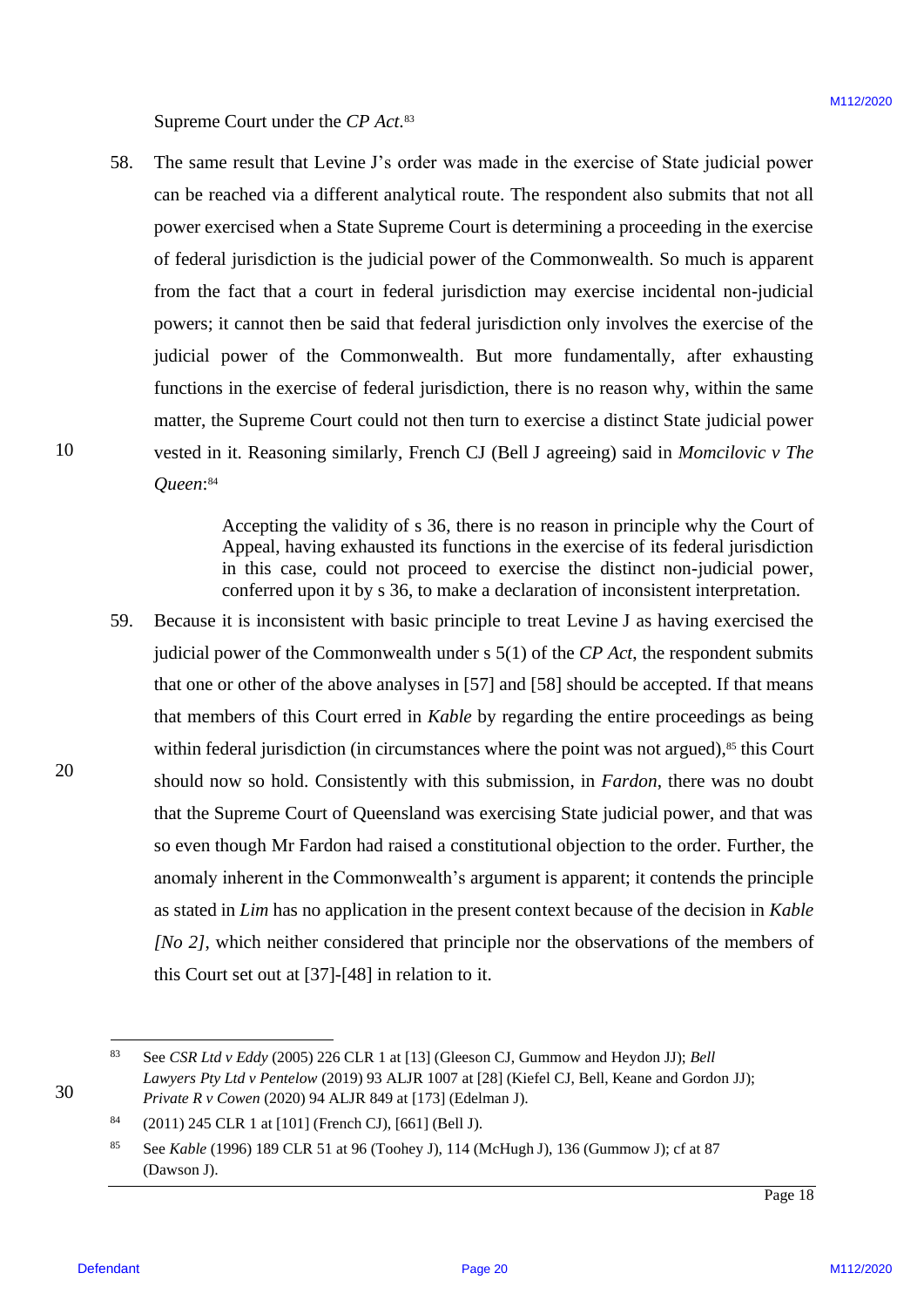- 60. Once it is accepted that Levine J exercised State judicial power, it then follows that the Once it is accepted that Levine <sup>J</sup> exercised Statejudicial power, it then follows that the Commonwealth can draw no assistance from *Kable [No 2]* in this case, which concerns Commonwealth can draw no assistance from Kable [No 2] in this case, which concerns whether or not Commonwealth legislation validly vests the judicial power of the whether or not Commonwealth legislation validly vests the judicial power of the Commonwealth. That is because this Court should accept that State judicial power is not Commonwealth. That is because this Court should accept that State judicial power is not the same as (nor co-extensive with) the judicial power of the Commonwealth. It is broader. broader. 60.
- 61. First, while French CJ in *Pompano<sup>86</sup>* and Brennan CJ and Toohey J in *Gould v Brown* left that question open,<sup>87</sup> Callinan and Heydon JJ in *Fardon* expressly said that "[f]ederal judicial power is not identical with state judicial power".<sup>88</sup> McHugh J implicitly differentiated between them in *Fardon* and *Re Wakim*, <sup>89</sup> as did Gummow and Hayne JJ in differentiated between them in Fardon and Re Wakim,® as did Gummow and Hayne JJ in *Re Wakim* in saying that "the subject of the judicial power of the Commonwealth is dealt Re Wakim in saying that "the subject of the judicial power of the Commonwealth is dealt with in the Constitution as a subject that is different and distinct from the judicial power with in the Constitution as <sup>a</sup> subject that is different and distinct from the judicial power of the States".90 60. Once it is accepted bat Levine J estavénal Nade jadicial pover, it then follows that the<br>Contravewendo on detwi to a distinct from Mole ( $\beta/2$ ) In this case, which concerns<br>only a contraversion of the contrast of the 61.
	- 62. *Second*, it would not be unusual to hold that the judicial power of the Commonwealth is Second, it would not be unusual to hold that the judicial power of the Commonwealth is narrower than what might otherwise be regarded generally as "judicial power".<sup>91</sup> In at least one respect, it plainly is narrower: the judicial power of the Commonwealth with least one respect, it plainly is narrower: the judicial power of the Commonwealth with which Ch III is concerned must only be exercised with respect to a "matter".<sup>92</sup> 62.
	- 63. *Third*, the fact that State judicial power is broader than the judicial power of the Commonwealth is coherent with their different sources. The latter is established by Ch III Commonwealth is coherent with their different sources. The latter is established by Ch III of the Constitution and moulded by the separation of powers inherent in the Constitution. of the Constitution and moulded by the separation of powers inherent in the Constitution. As Dawson J said in *Kable*, "[t]he nature of that judicial power is … very much As DawsonJ said in Kable, "[t]he nature of that judicial power is ... very much determined by the separation of powers which the Constitution requires to be observed in determined by the separation of powers which the Constitution requires to be observed in relation to such a court".<sup>93</sup> By contrast, State judicial power is found in State constitutions, 63.

<sup>92</sup> See *Kable* (1996) 189 CLR 51 at 136-137 (Gummow J); *Commonwealth v Queensland* (1975) 134 CLR See Kable (1996) 189 CLR 51 at 136-137 (Gummow J); Commonwealth v Queensland (1975) 134 CLR 298 at 325 (Jacobs J); *Gould v Brown* (1998) 193 CLR 346 at [118] (McHugh J), [178] (Gummow J); 298 at 325 (Jacobs J); Gould v Brown (1998) 193 CLR 346 at [118] (McHugh J), [178] (Gummow J); *Burns v Corbett* (2018) 265 CLR 304 at [104] (Gageler J). Burns v Corbett (2018) 265 CLR 304 at [104] (Gageler J). 92

10 10

<sup>86</sup> (2013) 252 CLR 38 at [22]. (2013) 252 CLR 38 at [22]. 86

 $87$  (1998) 193 CLR 346 at [15]. 87

<sup>88</sup> (2004) 223 CLR 575 at [219]. (2004) 223 CLR 575 at [219]. 88

<sup>89</sup> See *Re Wakim* (1998) 198 CLR 511 at [63]; *Fardon* (2004) 223 CLR 575 at [34]. See Re Wakim (1998) 198 CLR 511 at [63]; Fardon (2004) 223 CLR 575 at [34]. 89

<sup>90</sup> (1998) 198 CLR 511 at [110]. (1998) 198 CLR 511 at [110]. 90

<sup>91</sup> See *Nguyen v The Queen* (2016) 311 FLR 289 at [195] (Tate JA). See also *Commonewalth v Queensland*  See Nguyen v The Queen (2016) 311 FLR 289 at [195] (Tate JA). See also Commonewalth v Queensland (1975) 134 CLR 298 at 327-328 (Jacobs J). (1975) 134 CLR 298 at 327-328 (Jacobs J). 91

<sup>93</sup> (1996) 189 CLR 51 at 85. (1996) 189 CLR 51 at 85. 93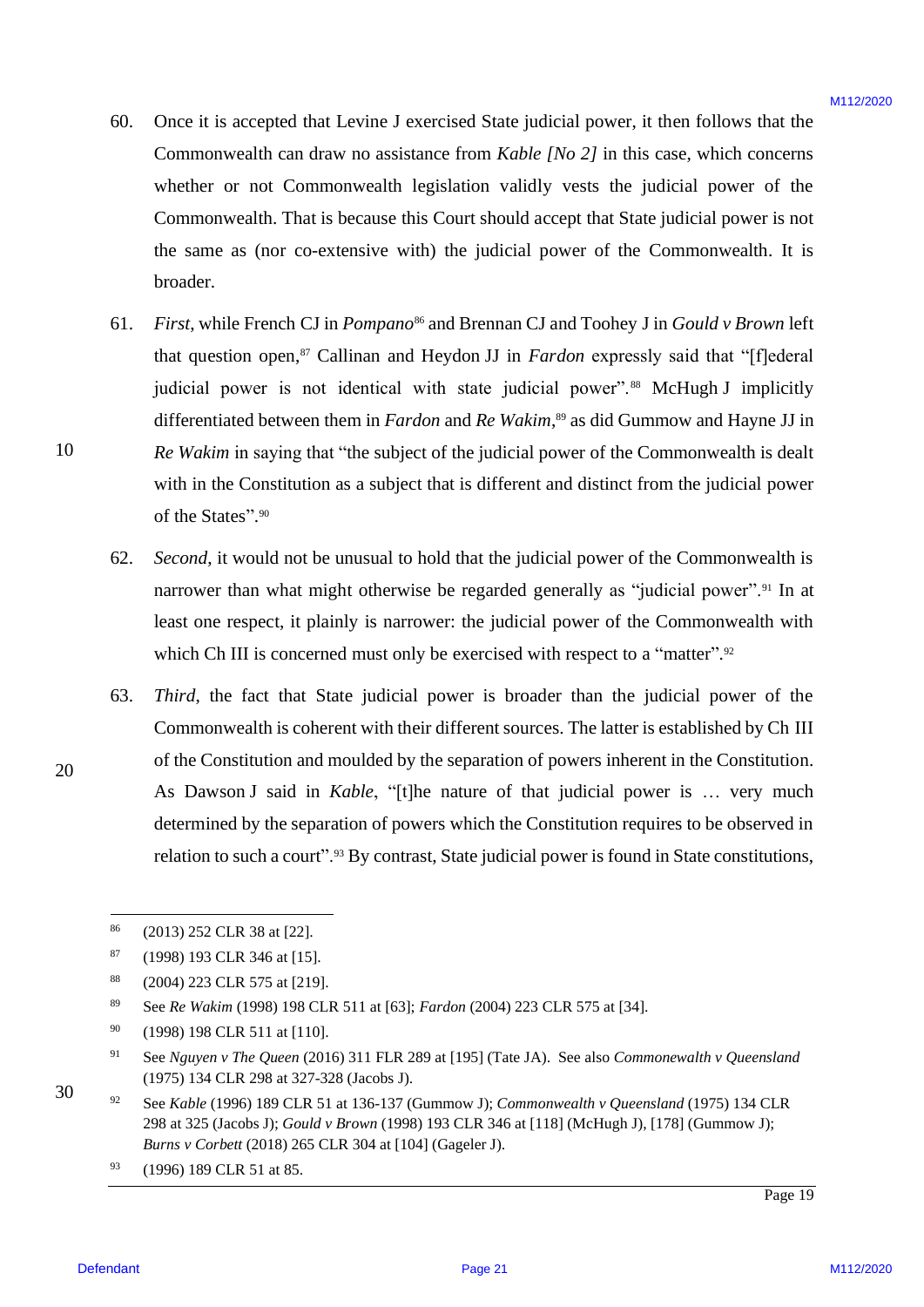which are provided for in Ch V of the Constitution and are not bound by a separation of powers. One consequence is that State courts can permissibly exercise non-judicial powers. One consequence is that State courts can permissibly exercise non-judicial powers. But another consequence is that their conception of judicial power need not be powers. But another consequence is that their conception of judicial power need not be the same as, and is not the same as, that special species of judicial power established by the same as, and is not the same as, that special species of judicial power established by Ch III of the Constitution. Ch III of the Constitution. which are provided for in G1 V of the Constitution and we not bound by a separation of<br>powers. One consequence is find form control constantly concrete anological<br>process. This are the same as a find to the constraint pro

64. The content of State judicial power does not otherwise fall for determination in this case. 64. The content of State judicial power does not otherwise fall for determination in this case. Division 105A is Commonwealth legislation, and it purports to confer the judicial power Division 105A is Commonwealth legislation, and it purports to confer the judicial power of the Commonwealth. Reliance on *Kable [No 2]* in that context is misplaced.

### **D. SEVERANCE** D. SEVERANCE

10 10 65. If s 105A.7 is invalid, then Div 105A is invalid in its entirety.

### **PART VII ORDERS SOUGHT**

66. The reserved question should be answered: Div 105A of the *Criminal Code* is invalid in 66. The reserved questionshould be answered: Div 105A of the Criminal Code is invalid in its entirety. The respondent seeks an order for his costs whatever the event (which, the respondent submits, can be a matter for a single Justice if the respondent's argument on invalidity is unsuccessful). invalidity is unsuccessful).

### **PART VIII ESTIMATED HOURS** PART VIIT ESTIMATED HOURS

67. The respondent seeks 2.5 hours to present oral argument (including reply). 67. The respondent seeks 2.5 hours to present oral argument (including reply).

### 20 20 **Dated: 9 November 2020** Dated: 9 November 2020

……………………… **Ron Merkel** T: (03) 9225 6394 ronmerkel@vicbar.com.au **Christopher Tran** Ron Merkel Christopher Tran Eleanor Jones

………………………

T: (03) 9225 6394 T: (03) 9225 7458 T: (02) 8915 2686 ronmerkel@vicbar.com.au christopher.tran@vicbar.com.au ejones@sixthfloor.com.au

………………………

**Eleanor Jones** T: (02) 8915 2686 ejones@sixthfloor.com.au